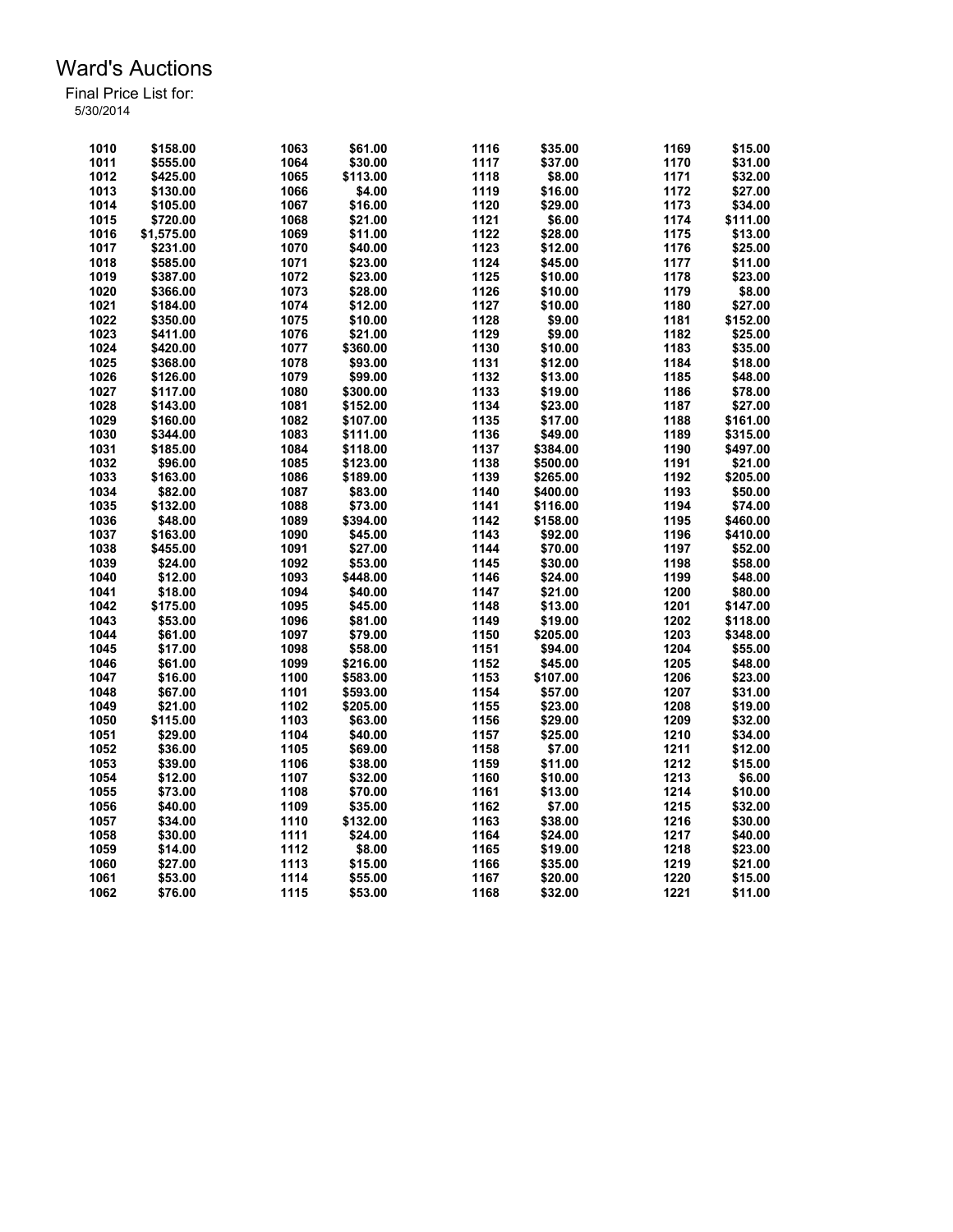| 1222 | \$21.00  | 1275 | \$41.00    | 1328 | \$99.00    | 2014 | \$100.00 |
|------|----------|------|------------|------|------------|------|----------|
| 1223 | \$14.00  | 1276 | \$59.00    | 1329 | \$35.00    | 2015 | \$48.00  |
| 1224 | \$9.00   | 1277 | \$32.00    | 1330 | \$24.00    | 2016 | \$478.00 |
| 1225 | \$16.00  | 1278 | \$33.00    | 1331 | \$240.00   | 2017 | \$66.00  |
| 1226 | \$15.00  | 1279 | \$67.00    | 1332 | \$107.00   | 2018 | \$64.00  |
| 1227 | \$17.00  | 1280 | \$16.00    | 1333 | \$119.00   | 2019 | \$158.00 |
| 1228 | \$8.00   | 1281 | \$16.00    | 1334 | \$18.00    | 2020 | \$167.00 |
| 1229 | \$15.00  | 1282 | \$29.00    | 1335 | \$27.00    | 2021 | \$221.00 |
| 1230 | \$15.00  | 1283 | \$16.00    | 1336 | \$163.00   | 2022 | \$111.00 |
| 1231 | \$12.00  | 1284 | \$20.00    | 1337 | \$35.00    | 2023 | \$46.00  |
| 1232 | \$16.00  | 1285 | \$24.00    | 1338 | \$49.00    | 2024 | \$31.00  |
| 1233 | \$14.00  | 1286 | \$16.00    | 1339 | \$28.00    | 2025 | \$135.00 |
| 1234 | \$35.00  | 1287 | \$18.00    | 1340 | \$14.00    | 2026 | \$291.00 |
| 1235 | \$32.00  | 1288 | \$27.00    | 1341 | \$17.00    | 2027 | \$242.00 |
| 1236 | \$11.00  | 1289 | \$16.00    | 1342 | \$26.00    | 2028 | \$117.00 |
| 1237 | \$17.00  | 1290 | \$4.00     | 1343 | \$37.00    | 2029 | \$93.00  |
| 1238 | \$30.00  | 1291 | \$8.00     | 1344 | \$0.00     | 2030 | \$105.00 |
| 1239 | \$13.00  | 1292 | \$24.00    | 1345 | \$7.00     | 2031 | \$193.00 |
| 1240 | \$21.00  | 1293 | \$7.00     | 1346 | \$21.00    | 2032 | \$127.00 |
| 1241 |          | 1294 |            | 1347 | \$4.00     | 2033 |          |
|      | \$10.00  | 1295 | \$22.00    | 1348 |            |      | \$50.00  |
| 1242 | \$26.00  |      | \$12.00    |      | \$11.00    | 2034 | \$135.00 |
| 1243 | \$14.00  | 1296 | \$12.00    | 1349 | \$11.00    | 2035 | \$725.00 |
| 1244 | \$10.00  | 1297 | \$13.00    | 1350 | \$21.00    | 2036 | \$99.00  |
| 1245 | \$24.00  | 1298 | \$5.00     | 1351 | \$48.00    | 2037 | \$48.00  |
| 1246 | \$19.00  | 1299 | \$45.00    | 1352 | \$71.00    | 2038 | \$77.00  |
| 1247 | \$27.00  | 1300 | \$18.00    | 1353 | \$41.00    | 2039 | \$121.00 |
| 1248 | \$14.00  | 1301 | \$1,750.00 | 1354 | \$11.00    | 2040 | \$42.00  |
| 1249 | \$21.00  | 1302 | \$13.00    | 1355 | \$14.00    | 2041 | \$268.00 |
| 1250 | \$19.00  | 1303 | \$47.00    | 1356 | \$37.00    | 2042 | \$51.00  |
| 1251 | \$33.00  | 1304 | \$62.00    | 1357 | \$27.00    | 2043 | \$57.00  |
| 1252 | \$15.00  | 1305 | \$323.00   | 1358 | \$27.00    | 2044 | \$66.00  |
| 1253 | \$81.00  | 1306 | \$47.00    | 1359 | \$18.00    | 2045 | \$51.00  |
| 1254 | \$104.00 | 1307 | \$237.00   | 1360 | \$37.00    | 2046 | \$16.00  |
| 1255 | \$92.00  | 1308 | \$99.00    | 1361 | \$32.00    | 2047 | \$121.00 |
| 1256 | \$113.00 | 1309 | \$87.00    | 1362 | \$11.00    | 2048 | \$13.00  |
| 1257 | \$42.00  | 1310 | \$182.00   | 1363 | \$25.00    | 2049 | \$53.00  |
| 1258 | \$84.00  | 1311 | \$40.00    | 1364 | \$17.00    | 2050 | \$40.00  |
| 1259 | \$32.00  | 1312 | \$41.00    | 1365 | \$27.00    | 2051 | \$48.00  |
| 1260 | \$42.00  | 1313 | \$13.00    | 1366 | \$31.00    | 2052 | \$27.00  |
| 1261 | \$42.00  | 1314 | \$12.00    | 1367 | \$19.00    | 2053 | \$35.00  |
| 1262 | \$10.00  | 1315 | \$28.00    | 1368 | \$17.00    | 2054 | \$125.00 |
| 1263 | \$16.00  | 1316 | \$30.00    | 1369 | \$36.00    | 2055 | \$25.00  |
| 1264 | \$23.00  | 1317 | \$32.00    | 1370 | \$32.00    | 2056 | \$13.00  |
| 1265 | \$11.00  | 1318 | \$36.00    | 1371 | \$26.00    | 2057 | \$100.00 |
| 1266 | \$98.00  | 1319 | \$21.00    | 1372 | \$38.00    | 2058 | \$37.00  |
| 1267 | \$180.00 | 1320 | \$386.00   | 1373 | \$38.00    | 2059 | \$12.00  |
| 1268 | \$104.00 | 1321 | \$20.00    | 1374 | \$27.00    | 2060 | \$16.00  |
| 1269 | \$32.00  | 1322 | \$34.00    | 1375 | \$38.00    | 2061 | \$35.00  |
| 1270 | \$27.00  | 1323 | \$17.00    | 1376 | \$18.00    | 2062 | \$30.00  |
| 1271 | \$96.00  | 1324 | \$51.00    | 2010 | \$92.00    | 2063 | \$18.00  |
| 1272 | \$33.00  | 1325 | \$221.00   | 2011 | \$107.00   | 2064 | \$69.00  |
| 1273 | \$13.00  | 1326 | \$120.00   | 2012 | \$1,157.00 | 2065 | \$20.00  |
| 1274 | \$19.00  | 1327 | \$36.00    | 2013 | \$368.00   | 2066 | \$24.00  |
|      |          |      |            |      |            |      |          |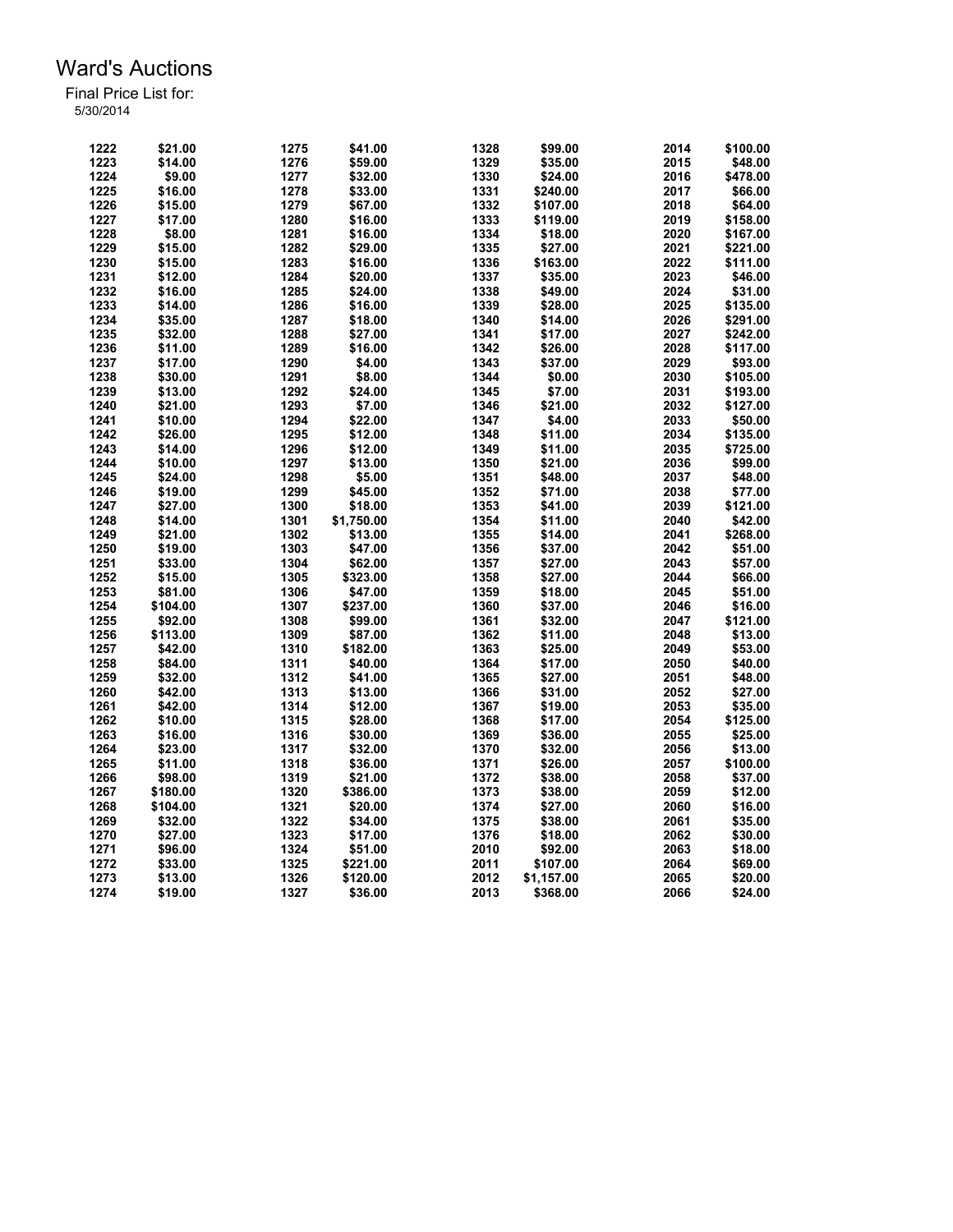| 2067 | \$17.00    | 2120 | \$65.00  | 2173 | \$37.00  | 2226 | \$107.00 |
|------|------------|------|----------|------|----------|------|----------|
| 2068 | \$196.00   | 2121 | \$15.00  | 2174 | \$27.00  | 2227 | \$58.00  |
| 2069 | \$212.00   | 2122 | \$37.00  | 2175 | \$514.00 | 2228 | \$21.00  |
| 2070 | \$66.00    | 2123 | \$30.00  | 2176 | \$71.00  | 2229 | \$33.00  |
| 2071 | \$50.00    | 2124 | \$20.00  | 2177 | \$410.00 | 2230 | \$11.00  |
| 2072 | \$53.00    | 2125 | \$13.00  | 2178 | \$50.00  | 2231 | \$39.00  |
| 2073 | \$46.00    | 2126 | \$19.00  | 2179 | \$125.00 | 2232 | \$32.00  |
| 2074 | \$10.00    | 2127 | \$21.00  | 2180 | \$70.00  | 2233 | \$56.00  |
| 2075 | \$32.00    | 2128 | \$21.00  | 2181 | \$66.00  | 2234 | \$40.00  |
| 2076 | \$13.00    | 2129 | \$90.00  | 2182 | \$36.00  | 2235 | \$24.00  |
| 2077 | \$25.00    | 2130 | \$49.00  | 2183 | \$161.00 | 2236 | \$11.00  |
| 2078 | \$21.00    | 2131 | \$23.00  | 2184 | \$74.00  | 2237 | \$25.00  |
| 2079 | \$21.00    | 2132 | \$32.00  | 2185 | \$63.00  | 2238 | \$15.00  |
| 2080 | \$37.00    | 2133 | \$42.00  | 2186 | \$37.00  | 2239 | \$30.00  |
| 2081 | \$17.00    | 2134 | \$93.00  | 2187 | \$90.00  | 2240 | \$37.00  |
| 2082 | \$32.00    | 2135 | \$83.00  | 2188 | \$35.00  | 2241 | \$25.00  |
| 2083 | \$59.00    | 2136 | \$417.00 | 2189 | \$42.00  | 2242 | \$31.00  |
| 2084 | \$10.00    | 2137 | \$11.00  | 2190 | \$35.00  | 2243 | \$39.00  |
| 2085 | \$58.00    | 2138 | \$82.00  | 2191 | \$11.00  | 2244 | \$17.00  |
| 2086 | \$25.00    | 2139 | \$46.00  | 2192 | \$38.00  | 2245 | \$26.00  |
| 2087 | \$38.00    | 2140 |          | 2193 |          | 2246 | \$14.00  |
| 2088 |            | 2141 | \$96.00  | 2194 | \$28.00  | 2247 |          |
|      | \$11.00    |      | \$69.00  |      | \$39.00  |      | \$8.00   |
| 2089 | \$27.00    | 2142 | \$93.00  | 2195 | \$61.00  | 2248 | \$10.00  |
| 2090 | \$27.00    | 2143 | \$92.00  | 2196 | \$24.00  | 2249 | \$18.00  |
| 2091 | \$38.00    | 2144 | \$74.00  | 2197 | \$18.00  | 2250 | \$11.00  |
| 2092 | \$58.00    | 2145 | \$37.00  | 2198 | \$93.00  | 2251 | \$14.00  |
| 2093 | \$11.00    | 2146 | \$48.00  | 2199 | \$15.00  | 2252 | \$39.00  |
| 2094 | \$111.00   | 2147 | \$50.00  | 2200 | \$38.00  | 2253 | \$13.00  |
| 2095 | \$98.00    | 2148 | \$71.00  | 2201 | \$36.00  | 2254 | \$17.00  |
| 2096 | \$69.00    | 2149 | \$151.00 | 2202 | \$40.00  | 2255 | \$11.00  |
| 2097 | \$2,100.00 | 2150 | \$35.00  | 2203 | \$15.00  | 2256 | \$28.00  |
| 2098 | \$70.00    | 2151 | \$232.00 | 2204 | \$8.00   | 2257 | \$16.00  |
| 2099 | \$48.00    | 2152 | \$32.00  | 2205 | \$25.00  | 2258 | \$9.00   |
| 2100 | \$56.00    | 2153 | \$50.00  | 2206 | \$33.00  | 2259 | \$32.00  |
| 2101 | \$66.00    | 2154 | \$132.00 | 2207 | \$263.00 | 2260 | \$21.00  |
| 2102 | \$21.00    | 2155 | \$100.00 | 2208 | \$13.00  | 2261 | \$13.00  |
| 2103 | \$90.00    | 2156 | \$67.00  | 2209 | \$20.00  | 2262 | \$48.00  |
| 2104 | \$69.00    | 2157 | \$40.00  | 2210 | \$24.00  | 2263 | \$15.00  |
| 2105 | \$69.00    | 2158 | \$350.00 | 2211 | \$20.00  | 2264 | \$18.00  |
| 2106 | \$222.00   | 2159 | \$27.00  | 2212 | \$37.00  | 2265 | \$24.00  |
| 2107 | \$103.00   | 2160 | \$35.00  | 2213 | \$26.00  | 2266 | \$25.00  |
| 2108 | \$74.00    | 2161 | \$86.00  | 2214 | \$29.00  | 2267 | \$42.00  |
| 2109 | \$79.00    | 2162 | \$69.00  | 2215 | \$275.00 | 2268 | \$14.00  |
| 2110 | \$131.00   | 2163 | \$45.00  | 2216 | \$12.00  | 2269 | \$14.00  |
| 2111 | \$80.00    | 2164 | \$27.00  | 2217 | \$35.00  | 2270 | \$45.00  |
| 2112 | \$258.00   | 2165 | \$11.00  | 2218 | \$65.00  | 2271 | \$35.00  |
| 2113 | \$53.00    | 2166 | \$38.00  | 2219 | \$35.00  | 2272 | \$11.00  |
| 2114 | \$59.00    | 2167 | \$57.00  | 2220 | \$18.00  | 2273 | \$66.00  |
| 2115 | \$53.00    | 2168 | \$74.00  | 2221 | \$74.00  | 2274 | \$12.00  |
| 2116 | \$60.00    | 2169 | \$96.00  | 2222 | \$270.00 | 2275 | \$10.00  |
| 2117 | \$27.00    | 2170 | \$30.00  | 2223 | \$96.00  | 2276 | \$63.00  |
| 2118 | \$16.00    | 2171 | \$32.00  | 2224 | \$53.00  | 2277 | \$27.00  |
| 2119 | \$31.00    | 2172 | \$57.00  | 2225 | \$25.00  | 2278 | \$27.00  |
|      |            |      |          |      |          |      |          |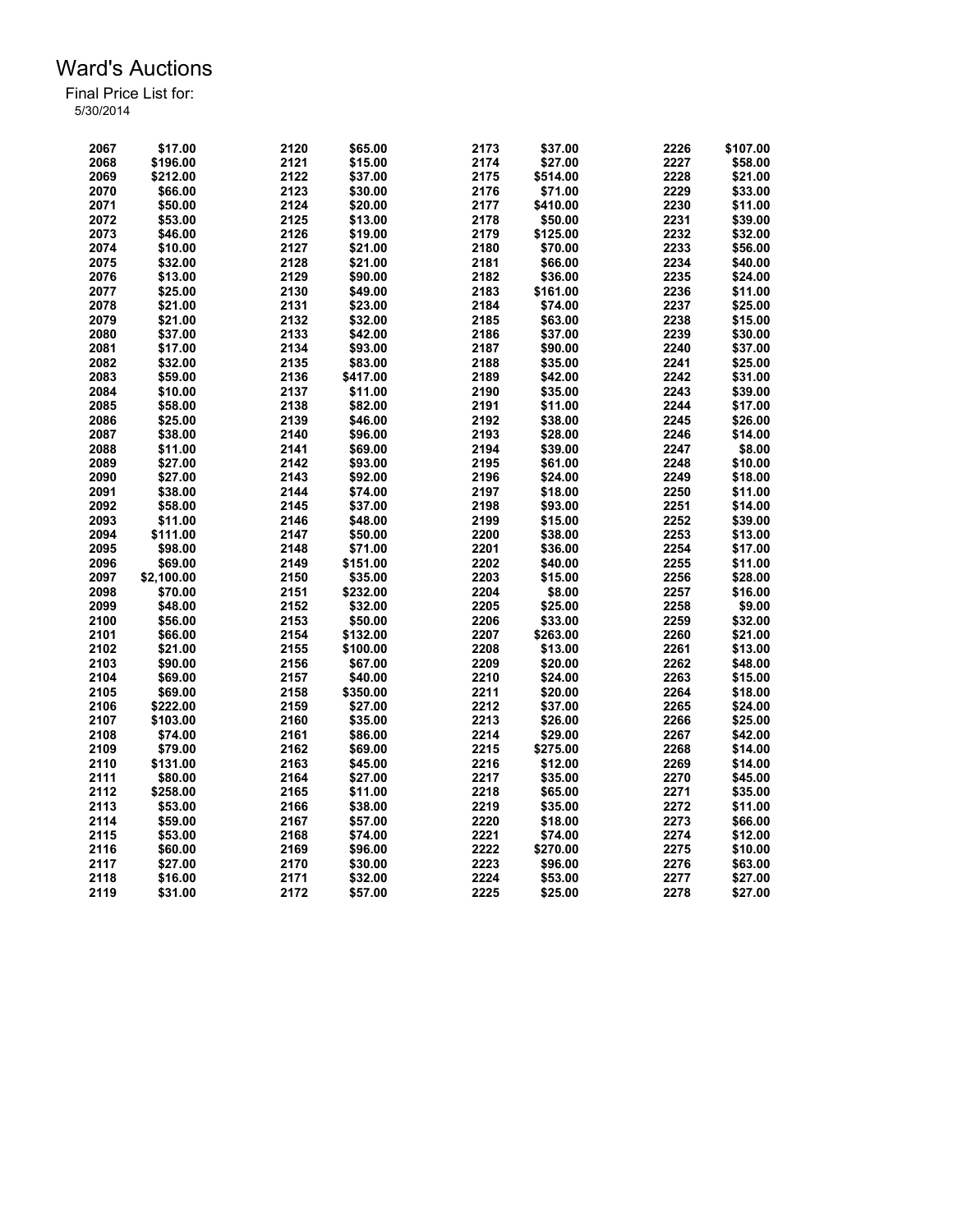| 2279 | \$13.00 | 2332 | \$13.00  | 2385 | \$79.00  | 2438 | \$109.00 |
|------|---------|------|----------|------|----------|------|----------|
| 2280 | \$19.00 | 2333 | \$39.00  | 2386 | \$87.00  | 3010 | \$350.00 |
| 2281 | \$35.00 | 2334 | \$35.00  | 2387 | \$20.00  | 3011 | \$374.00 |
| 2282 | \$12.00 | 2335 | \$25.00  | 2388 | \$18.00  | 3012 | \$473.00 |
| 2283 | \$13.00 | 2336 | \$19.00  | 2389 | \$18.00  | 3013 | \$237.00 |
| 2284 | \$20.00 | 2337 | \$239.00 | 2390 | \$35.00  | 3014 | \$126.00 |
| 2285 | \$29.00 | 2338 | \$138.00 | 2391 | \$119.00 | 3015 | \$38.00  |
| 2286 | \$16.00 | 2339 | \$229.00 | 2392 | \$79.00  | 3016 | \$132.00 |
| 2287 | \$30.00 | 2340 | \$218.00 | 2393 | \$49.00  | 3017 | \$125.00 |
| 2288 | \$16.00 | 2341 | \$100.00 | 2394 | \$65.00  | 3018 | \$132.00 |
| 2289 | \$21.00 | 2342 | \$121.00 | 2395 | \$998.00 | 3019 | \$44.00  |
| 2290 | \$19.00 | 2343 | \$168.00 | 2396 | \$67.00  | 3020 | \$142.00 |
| 2291 | \$55.00 | 2344 | \$142.00 | 2397 | \$712.00 | 3021 | \$55.00  |
| 2292 | \$20.00 | 2345 | \$223.00 | 2398 | \$72.00  | 3022 | \$116.00 |
| 2293 | \$63.00 | 2346 | \$79.00  | 2399 | \$91.00  | 3023 | \$53.00  |
| 2294 | \$9.00  | 2347 | \$158.00 | 2400 | \$88.00  | 3024 | \$83.00  |
| 2295 | \$14.00 | 2348 | \$152.00 | 2401 | \$81.00  | 3025 | \$146.00 |
| 2296 | \$40.00 | 2349 | \$79.00  | 2402 | \$60.00  | 3026 | \$111.00 |
|      |         |      |          |      |          |      |          |
| 2297 | \$20.00 | 2350 | \$71.00  | 2403 | \$156.00 | 3027 | \$56.00  |
| 2298 | \$16.00 | 2351 | \$105.00 | 2404 | \$153.00 | 3028 | \$122.00 |
| 2299 | \$81.00 | 2352 | \$100.00 | 2405 | \$108.00 | 3029 | \$600.00 |
| 2300 | \$20.00 | 2353 | \$63.00  | 2406 | \$110.00 | 3030 | \$111.00 |
| 2301 | \$16.00 | 2354 | \$95.00  | 2407 | \$79.00  | 3031 | \$0.00   |
| 2302 | \$63.00 | 2355 | \$184.00 | 2408 | \$79.00  | 3032 | \$132.00 |
| 2303 | \$14.00 | 2356 | \$184.00 | 2409 | \$110.00 | 3033 | \$41.00  |
| 2304 | \$25.00 | 2357 | \$97.00  | 2410 | \$58.00  | 3034 | \$158.00 |
| 2305 | \$9.00  | 2358 | \$50.00  | 2411 | \$42.00  | 3035 | \$126.00 |
| 2306 | \$10.00 | 2359 | \$63.00  | 2412 | \$55.00  | 3036 | \$56.00  |
| 2307 | \$79.00 | 2360 | \$50.00  | 2413 | \$58.00  | 3037 | \$84.00  |
| 2308 | \$79.00 | 2361 | \$67.00  | 2414 | \$14.00  | 3038 | \$93.00  |
| 2309 | \$33.00 | 2362 | \$458.00 | 2415 | \$110.00 | 3039 | \$51.00  |
| 2310 | \$32.00 | 2363 | \$166.00 | 2416 | \$70.00  | 3040 | \$285.00 |
| 2311 | \$12.00 | 2364 | \$79.00  | 2417 | \$49.00  | 3041 | \$606.00 |
| 2312 | \$21.00 | 2365 | \$171.00 | 2418 | \$28.00  | 3042 | \$811.00 |
| 2313 | \$25.00 | 2366 | \$105.00 | 2419 | \$84.00  | 3043 | \$220.00 |
| 2314 | \$16.00 | 2367 | \$128.00 | 2420 | \$40.00  | 3044 | \$322.00 |
| 2315 | \$19.00 | 2368 | \$97.00  | 2421 | \$40.00  | 3045 | \$315.00 |
| 2316 | \$24.00 | 2369 | \$140.00 | 2422 | \$39.00  | 3046 | \$239.00 |
| 2317 | \$33.00 | 2370 | \$117.00 | 2423 | \$90.00  | 3047 | \$104.00 |
| 2318 | \$32.00 | 2371 | \$187.00 | 2424 | \$63.00  | 3048 | \$75.00  |
| 2319 | \$29.00 | 2372 | \$93.00  | 2425 | \$40.00  | 3049 | \$103.00 |
| 2320 | \$27.00 | 2373 | \$128.00 | 2426 | \$65.00  | 3050 | \$66.00  |
| 2321 | \$27.00 | 2374 | \$80.00  | 2427 | \$96.00  | 3051 | \$78.00  |
| 2322 | \$39.00 | 2375 | \$70.00  | 2428 | \$23.00  | 3052 | \$109.00 |
| 2323 | \$46.00 | 2376 | \$315.00 | 2429 | \$21.00  | 3053 | \$410.00 |
| 2324 | \$24.00 | 2377 | \$77.00  | 2430 | \$20.00  | 3054 | \$263.00 |
| 2325 | \$70.00 | 2378 | \$200.00 | 2431 | \$21.00  | 3055 | \$168.00 |
| 2326 | \$39.00 | 2379 | \$26.00  | 2432 | \$132.00 | 3056 | \$175.00 |
| 2327 | \$21.00 | 2380 | \$103.00 | 2433 | \$48.00  | 3057 | \$92.00  |
| 2328 | \$17.00 | 2381 | \$87.00  | 2434 | \$42.00  | 3058 | \$268.00 |
| 2329 | \$19.00 | 2382 | \$176.00 | 2435 | \$35.00  | 3059 | \$70.00  |
| 2330 | \$27.00 | 2383 | \$125.00 | 2436 | \$30.00  | 3060 | \$42.00  |
| 2331 | \$32.00 | 2384 | \$420.00 | 2437 | \$71.00  | 3061 | \$84.00  |
|      |         |      |          |      |          |      |          |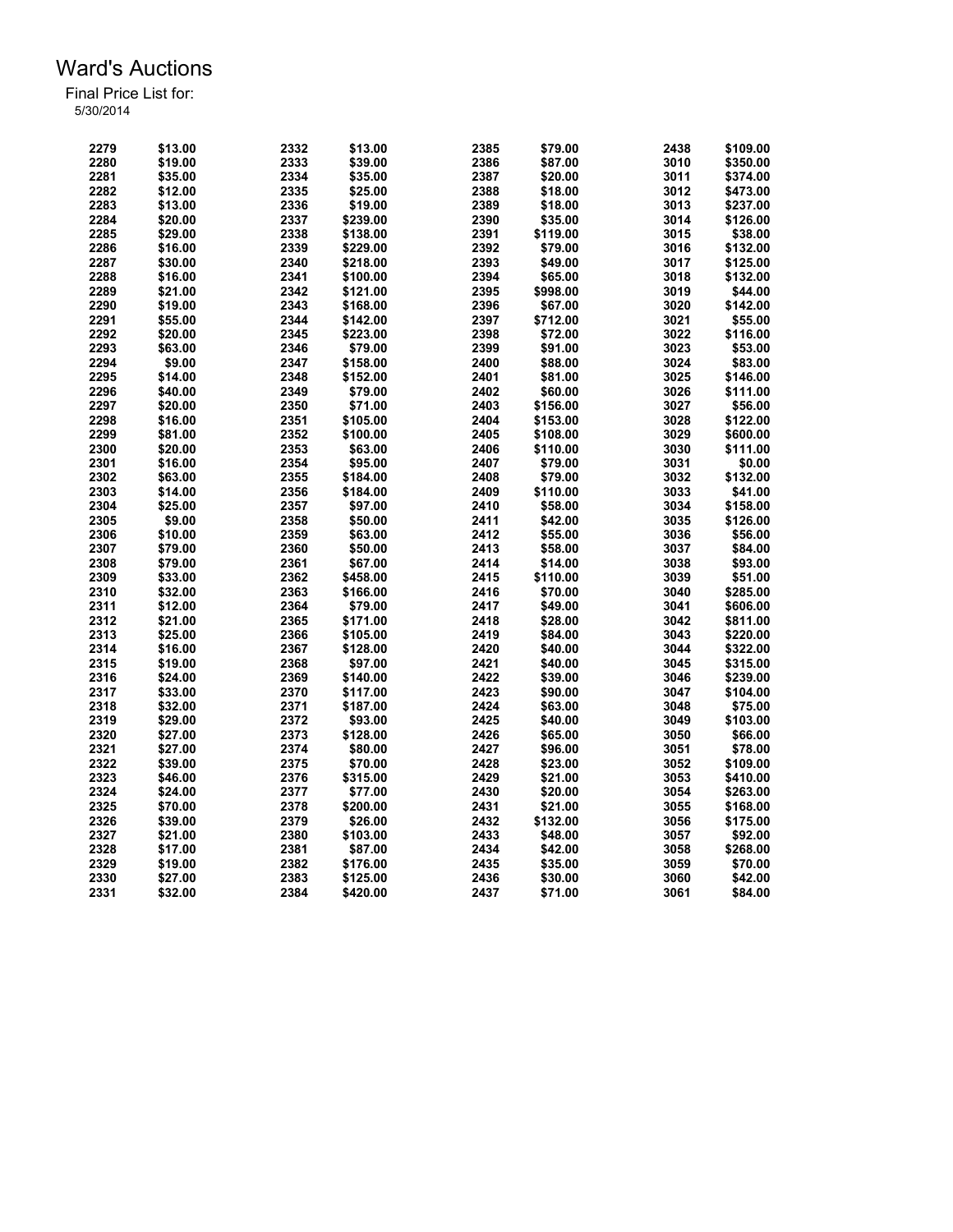| 3062 | \$15.00    | 3115 | \$61.00  | 3168 | \$48.00  | 3221 | \$158.00   |
|------|------------|------|----------|------|----------|------|------------|
| 3063 | \$212.00   | 3116 | \$40.00  | 3169 | \$29.00  | 3222 | \$158.00   |
| 3064 | \$16.00    | 3117 | \$77.00  | 3170 | \$80.00  | 3223 | \$58.00    |
| 3065 | \$37.00    | 3118 | \$40.00  | 3171 | \$47.00  | 3224 | \$84.00    |
| 3066 | \$48.00    | 3119 | \$80.00  | 3172 | \$55.00  | 3225 | \$37.00    |
| 3067 | \$71.00    | 3120 | \$23.00  | 3173 | \$51.00  | 3226 | \$35.00    |
| 3068 | \$210.00   | 3121 | \$39.00  | 3174 | \$45.00  | 3227 | \$76.00    |
| 3069 | \$79.00    | 3122 | \$28.00  | 3175 | \$48.00  | 3228 | \$32.00    |
| 3070 | \$104.00   | 3123 | \$18.00  | 3176 | \$21.00  | 3229 | \$45.00    |
| 3071 | \$47.00    | 3124 | \$55.00  | 3177 | \$21.00  | 3230 | \$70.00    |
| 3072 | \$129.00   | 3125 | \$45.00  | 3178 | \$58.00  | 3231 | \$42.00    |
| 3073 | \$93.00    | 3126 | \$39.00  | 3179 | \$111.00 | 3232 | \$46.00    |
| 3074 | \$97.00    | 3127 | \$24.00  | 3180 | \$21.00  | 3233 | \$26.00    |
| 3075 | \$53.00    | 3128 | \$50.00  | 3181 | \$41.00  | 3234 | \$32.00    |
| 3076 | \$116.00   | 3129 | \$58.00  | 3182 | \$20.00  | 3235 | \$25.00    |
| 3077 | \$289.00   | 3130 | \$12.00  | 3183 | \$47.00  | 3236 | \$63.00    |
| 3078 | \$10.00    | 3131 | \$8.00   | 3184 | \$65.00  | 3237 | \$117.00   |
| 3079 | \$14.00    | 3132 | \$29.00  | 3185 | \$384.00 | 3238 | \$14.00    |
| 3080 | \$0.00     | 3133 | \$23.00  | 3186 |          | 3239 | \$39.00    |
| 3081 | \$15.00    | 3134 |          |      | \$101.00 | 3240 | \$32.00    |
|      |            |      | \$46.00  | 3187 | \$33.00  |      |            |
| 3082 | \$8.00     | 3135 | \$66.00  | 3188 | \$42.00  | 3241 | \$24.00    |
| 3083 | \$9.00     | 3136 | \$42.00  | 3189 | \$97.00  | 3242 | \$25.00    |
| 3084 | \$21.00    | 3137 | \$59.00  | 3190 | \$48.00  | 3243 | \$44.00    |
| 3085 | \$129.00   | 3138 | \$24.00  | 3191 | \$45.00  | 3244 | \$42.00    |
| 3086 | \$42.00    | 3139 | \$55.00  | 3192 | \$51.00  | 3245 | \$17.00    |
| 3087 | \$84.00    | 3140 | \$8.00   | 3193 | \$21.00  | 3246 | \$381.00   |
| 3088 | \$1,650.00 | 3141 | \$15.00  | 3194 | \$35.00  | 3247 | \$55.00    |
| 3089 | \$81.00    | 3142 | \$20.00  | 3195 | \$56.00  | 3248 | \$249.00   |
| 3090 | \$77.00    | 3143 | \$16.00  | 3196 | \$35.00  | 3249 | \$49.00    |
| 3091 | \$117.00   | 3144 | \$53.00  | 3197 | \$27.00  | 3250 | \$100.00   |
| 3092 | \$133.00   | 3145 | \$92.00  | 3198 | \$30.00  | 3251 | \$62.00    |
| 3093 | \$125.00   | 3146 | \$11.00  | 3199 | \$24.00  | 3252 | \$394.00   |
| 3094 | \$77.00    | 3147 | \$14.00  | 3200 | \$42.00  | 3253 | \$369.00   |
| 3095 | \$45.00    | 3148 | \$5.00   | 3201 | \$28.00  | 3254 | \$72.00    |
| 3096 | \$0.00     | 3149 | \$80.00  | 3202 | \$21.00  | 3255 | \$67.00    |
| 3097 | \$116.00   | 3150 | \$101.00 | 3203 | \$13.00  | 3256 | \$3,045.00 |
| 3098 | \$19.00    | 3151 | \$58.00  | 3204 | \$58.00  | 3257 | \$135.00   |
| 3099 | \$28.00    | 3152 | \$78.00  | 3205 | \$39.00  | 3258 | \$199.00   |
| 3100 | \$135.00   | 3153 | \$51.00  | 3206 | \$63.00  | 3259 | \$33.00    |
| 3101 | \$153.00   | 3154 | \$58.00  | 3207 | \$27.00  | 3260 | \$60.00    |
| 3102 | \$72.00    | 3155 | \$153.00 | 3208 | \$30.00  | 3261 | \$41.00    |
| 3103 | \$101.00   | 3156 | \$114.00 | 3209 | \$53.00  | 3262 | \$58.00    |
| 3104 | \$129.00   | 3157 | \$100.00 | 3210 | \$74.00  | 3263 | \$158.00   |
| 3105 | \$32.00    | 3158 | \$72.00  | 3211 | \$42.00  | 3264 | \$45.00    |
| 3106 | \$33.00    | 3159 | \$72.00  | 3212 | \$38.00  | 3265 | \$16.00    |
| 3107 | \$17.00    | 3160 | \$39.00  | 3213 | \$35.00  | 3266 | \$53.00    |
| 3108 | \$51.00    | 3161 | \$56.00  | 3214 | \$23.00  | 3267 | \$65.00    |
| 3109 | \$79.00    | 3162 | \$54.00  | 3215 | \$63.00  | 3268 | \$58.00    |
| 3110 | \$74.00    | 3163 | \$54.00  | 3216 | \$38.00  | 3269 | \$24.00    |
| 3111 | \$45.00    | 3164 | \$19.00  | 3217 | \$41.00  | 3270 | \$75.00    |
| 3112 | \$184.00   | 3165 | \$21.00  | 3218 | \$577.00 | 3271 | \$74.00    |
| 3113 | \$368.00   | 3166 | \$19.00  | 3219 | \$75.00  | 3272 | \$53.00    |
| 3114 | \$387.00   | 3167 | \$37.00  | 3220 | \$37.00  | 3273 | \$58.00    |
|      |            |      |          |      |          |      |            |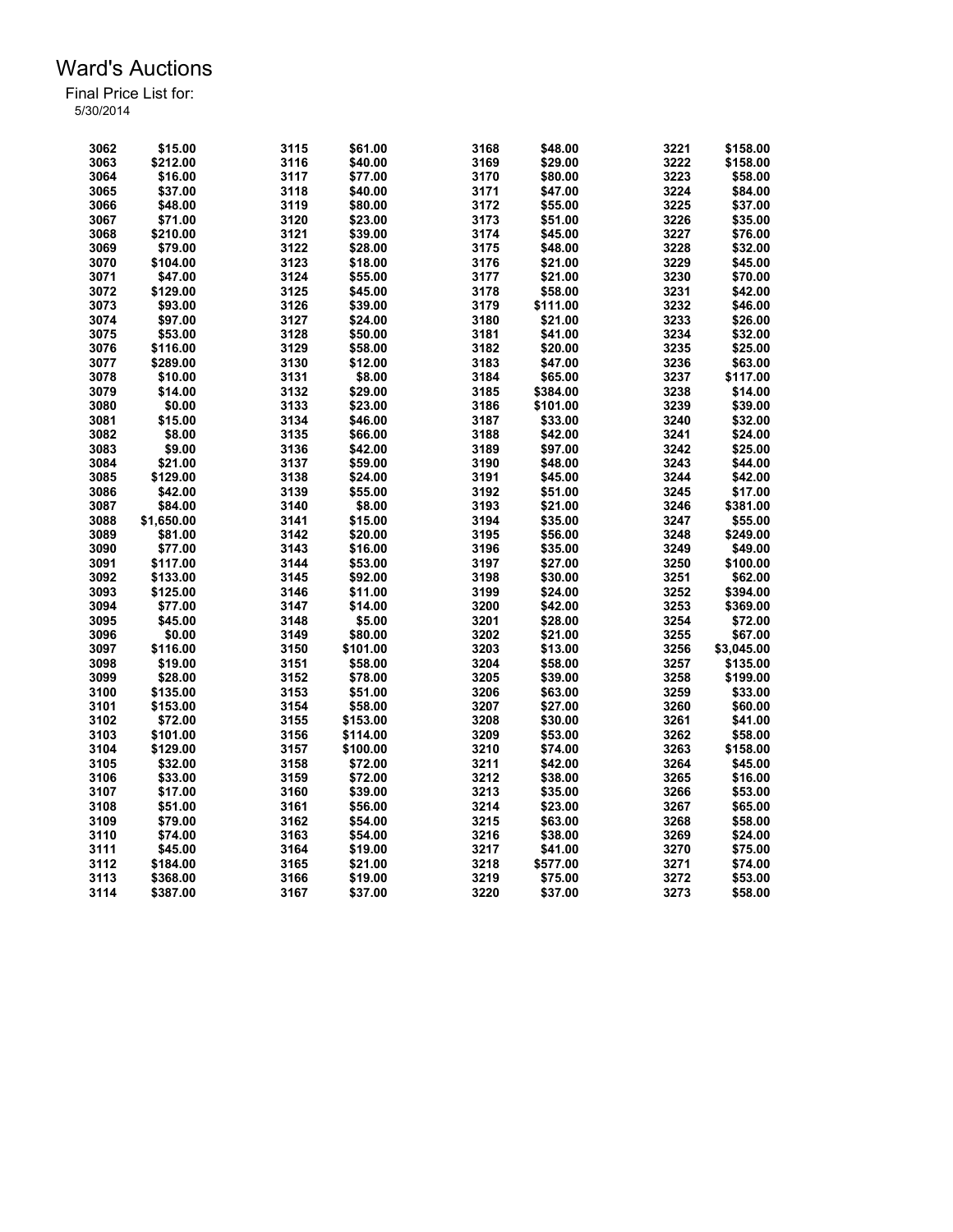| 3274 | \$15.00  | 3327 | \$17.00  | 3380 | \$115.00 | 3433 | \$17.00    |
|------|----------|------|----------|------|----------|------|------------|
| 3275 | \$58.00  | 3328 | \$103.00 | 3381 | \$140.00 | 3434 | \$13.00    |
| 3276 | \$48.00  | 3329 | \$15.00  | 3382 | \$146.00 | 3435 | \$12.00    |
| 3277 | \$39.00  | 3330 | \$29.00  | 3383 | \$45.00  | 3436 | \$18.00    |
| 3278 | \$7.00   | 3331 | \$39.00  | 3384 | \$132.00 | 3437 | \$24.00    |
| 3279 | \$15.00  | 3332 | \$26.00  | 3385 | \$27.00  | 3438 | \$38.00    |
| 3280 | \$58.00  | 3333 | \$69.00  | 3386 | \$177.00 | 3439 | \$15.00    |
| 3281 | \$118.00 | 3334 | \$69.00  | 3387 | \$132.00 | 3440 | \$18.00    |
| 3282 | \$70.00  | 3335 | \$35.00  | 3388 | \$44.00  | 3441 | \$28.00    |
| 3283 | \$26.00  | 3336 | \$26.00  | 3389 | \$16.00  | 4010 | \$2,501.00 |
| 3284 | \$47.00  | 3337 | \$42.00  | 3390 | \$46.00  | 4011 | \$1,467.00 |
| 3285 | \$98.00  | 3338 | \$38.00  | 3391 | \$44.00  | 4012 | \$947.00   |
| 3286 | \$47.00  | 3339 | \$24.00  | 3392 | \$25.00  | 4013 | \$735.00   |
| 3287 | \$27.00  | 3340 | \$23.00  | 3393 | \$32.00  | 4014 | \$500.00   |
| 3288 | \$56.00  | 3341 | \$42.00  | 3394 | \$32.00  | 4015 | \$401.00   |
| 3289 | \$40.00  | 3342 | \$38.00  | 3395 | \$29.00  | 4016 | \$315.00   |
| 3290 | \$174.00 | 3343 | \$41.00  | 3396 | \$42.00  | 4017 | \$412.00   |
| 3291 | \$149.00 | 3344 | \$30.00  | 3397 | \$28.00  | 4018 | \$329.00   |
|      |          |      |          |      | \$13.00  |      |            |
| 3292 | \$44.00  | 3345 | \$28.00  | 3398 |          | 4019 | \$204.00   |
| 3293 | \$0.00   | 3346 | \$15.00  | 3399 | \$44.00  | 4020 | \$221.00   |
| 3294 | \$269.00 | 3347 | \$13.00  | 3400 | \$0.00   | 4021 | \$422.00   |
| 3295 | \$167.00 | 3348 | \$101.00 | 3401 | \$10.00  | 4022 | \$209.00   |
| 3296 | \$222.00 | 3349 | \$71.00  | 3402 | \$12.00  | 4023 | \$129.00   |
| 3297 | \$87.00  | 3350 | \$53.00  | 3403 | \$32.00  | 4024 | \$394.00   |
| 3298 | \$120.00 | 3351 | \$29.00  | 3404 | \$11.00  | 4025 | \$650.00   |
| 3299 | \$71.00  | 3352 | \$183.00 | 3405 | \$59.00  | 4026 | \$651.00   |
| 3300 | \$28.00  | 3353 | \$27.00  | 3406 | \$21.00  | 4027 | \$175.00   |
| 3301 | \$71.00  | 3354 | \$51.00  | 3407 | \$0.00   | 4028 | \$1,024.00 |
| 3302 | \$48.00  | 3355 | \$45.00  | 3408 | \$20.00  | 4029 | \$159.00   |
| 3303 | \$66.00  | 3356 | \$45.00  | 3409 | \$10.00  | 4030 | \$289.00   |
| 3304 | \$132.00 | 3357 | \$114.00 | 3410 | \$16.00  | 4031 | \$1,869.00 |
| 3305 | \$47.00  | 3358 | \$55.00  | 3411 | \$10.00  | 4032 | \$950.00   |
| 3306 | \$158.00 | 3359 | \$27.00  | 3412 | \$16.00  | 4033 | \$578.00   |
| 3307 | \$63.00  | 3360 | \$27.00  | 3413 | \$42.00  | 4034 | \$420.00   |
| 3308 | \$179.00 | 3361 | \$8.00   | 3414 | \$444.00 | 4035 | \$174.00   |
| 3309 | \$67.00  | 3362 | \$8.00   | 3415 | \$34.00  | 4036 | \$389.00   |
| 3310 | \$91.00  | 3363 | \$21.00  | 3416 | \$118.00 | 4037 | \$143.00   |
| 3311 | \$37.00  | 3364 | \$31.00  | 3417 | \$26.00  | 4038 | \$153.00   |
| 3312 | \$35.00  | 3365 | \$98.00  | 3418 | \$20.00  | 4039 | \$200.00   |
| 3313 | \$24.00  | 3366 | \$42.00  | 3419 | \$39.00  | 4040 | \$289.00   |
| 3314 | \$12.00  | 3367 | \$41.00  | 3420 | \$29.00  | 4041 | \$316.00   |
| 3315 | \$58.00  | 3368 | \$16.00  | 3421 | \$31.00  | 4042 | \$444.00   |
| 3316 | \$39.00  | 3369 | \$48.00  | 3422 | \$10.00  | 4043 | \$1,024.00 |
| 3317 | \$84.00  | 3370 | \$153.00 | 3423 | \$10.00  | 4044 | \$263.00   |
| 3318 | \$34.00  | 3371 | \$137.00 | 3424 | \$26.00  | 4045 | \$255.00   |
| 3319 | \$35.00  | 3372 | \$33.00  | 3425 | \$20.00  | 4046 | \$1,000.00 |
| 3320 | \$24.00  | 3373 | \$29.00  | 3426 | \$15.00  | 4047 | \$175.00   |
| 3321 | \$30.00  | 3374 | \$80.00  | 3427 |          | 4048 | \$285.00   |
| 3322 |          | 3375 |          | 3428 | \$28.00  | 4049 | \$1,223.00 |
| 3323 | \$69.00  |      | \$16.00  | 3429 | \$32.00  |      |            |
|      | \$37.00  | 3376 | \$10.00  |      | \$10.00  | 4050 | \$944.00   |
| 3324 | \$39.00  | 3377 | \$32.00  | 3430 | \$12.00  | 4051 | \$32.00    |
| 3325 | \$37.00  | 3378 | \$133.00 | 3431 | \$14.00  | 4052 | \$20.00    |
| 3326 | \$33.00  | 3379 | \$16.00  | 3432 | \$21.00  | 4053 | \$79.00    |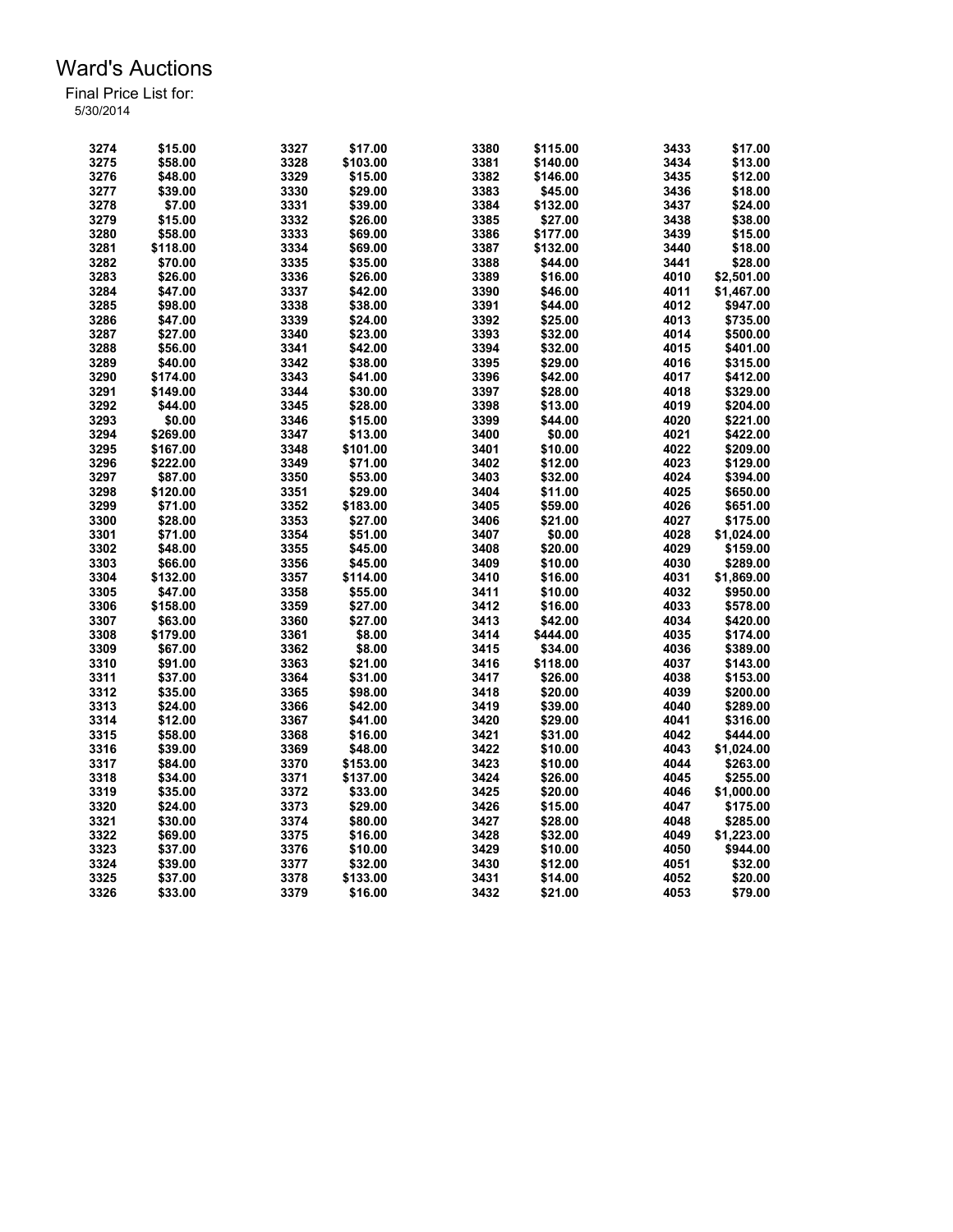| 4054         | \$470.00   | 4107 | \$0.00  | 4160         | \$6.00  | 4213 | \$5.00   |
|--------------|------------|------|---------|--------------|---------|------|----------|
| 4055         | \$1,686.00 | 4108 | \$0.00  | 4161         | \$0.00  | 4214 | \$8.00   |
| 4056         | \$1,418.00 | 4109 | \$0.00  | 4162         | \$0.00  | 4215 | \$14.00  |
| 4057         | \$693.00   | 4110 | \$0.00  | 4163         | \$10.00 | 4216 | \$7.00   |
| 4058         | \$828.00   | 4111 | \$0.00  | 4164         | \$14.00 | 4217 | \$16.00  |
| 4059         | \$210.00   | 4112 | \$10.00 | 4165         | \$15.00 | 4218 | \$8.00   |
| 4060         | \$71.00    | 4113 | \$7.00  | 4166         | \$15.00 | 4219 | \$19.00  |
| 4061         | \$456.00   | 4114 | \$12.00 | 4167         | \$7.00  | 4220 | \$0.00   |
| 4062         | \$42.00    | 4115 | \$10.00 | 4168         | \$6.00  | 4221 | \$10.00  |
| 4063         | \$452.00   | 4116 | \$10.00 | 4169         | \$20.00 | 4222 | \$13.00  |
| 4064         | \$30.00    | 4117 | \$0.00  | 4170         | \$33.00 | 4223 | \$6.00   |
| 4065         | \$45.00    | 4118 | \$5.00  | 4171         | \$27.00 | 4224 | \$18.00  |
| 4066         | \$25.00    | 4119 | \$5.00  | 4172         | \$9.00  | 4225 | \$15.00  |
| 4067         | \$50.00    | 4120 | \$7.00  | 4173         | \$7.00  | 4226 | \$5.00   |
| 4068         | \$13.00    | 4121 | \$0.00  | 4174         | \$4.00  | 4227 | \$19.00  |
| 4069         | \$30.00    | 4122 | \$8.00  | 4175         | \$6.00  | 4228 | \$12.00  |
| 4070         | \$12.00    | 4123 | \$15.00 | 4176         | \$2.00  | 4229 | \$8.00   |
| 4071         | \$7.00     | 4124 | \$7.00  | 4177         | \$2.00  | 4230 | \$10.00  |
| 4072         | \$50.00    | 4125 | \$19.00 | 4178         | \$4.00  | 4231 | \$9.00   |
| 4073         | \$35.00    | 4126 | \$5.00  | 4179         | \$5.00  | 4232 | \$9.00   |
| 4074         | \$10.00    | 4127 | \$3.00  | 4180         | \$0.00  | 4233 | \$12.00  |
| 4075         | \$6.00     | 4128 | \$58.00 | 4181         | \$0.00  | 4234 | \$2.00   |
|              |            | 4129 |         |              | \$10.00 | 4235 | \$2.00   |
| 4076<br>4077 | \$6.00     | 4130 | \$35.00 | 4182<br>4183 |         | 4236 | \$8.00   |
|              | \$12.00    |      | \$50.00 |              | \$12.00 |      |          |
| 4078         | \$13.00    | 4131 | \$0.00  | 4184         | \$5.00  | 4237 | \$3.00   |
| 4079         | \$5.00     | 4132 | \$41.00 | 4185         | \$5.00  | 4238 | \$2.00   |
| 4080         | \$12.00    | 4133 | \$37.00 | 4186         | \$5.00  | 4239 | \$2.00   |
| 4081         | \$12.00    | 4134 | \$5.00  | 4187         | \$35.00 | 4240 | \$2.00   |
| 4082         | \$6.00     | 4135 | \$0.00  | 4188         | \$29.00 | 4241 | \$3.00   |
| 4083         | \$16.00    | 4136 | \$5.00  | 4189         | \$0.00  | 4242 | \$18.00  |
| 4084         | \$8.00     | 4137 | \$5.00  | 4190         | \$10.00 | 4243 | \$6.00   |
| 4085         | \$12.00    | 4138 | \$49.00 | 4191         | \$21.00 | 4244 | \$12.00  |
| 4086         | \$9.00     | 4139 | \$15.00 | 4192         | \$22.00 | 4245 | \$5.00   |
| 4087         | \$9.00     | 4140 | \$25.00 | 4193         | \$13.00 | 4246 | \$8.00   |
| 4088         | \$9.00     | 4141 | \$0.00  | 4194         | \$5.00  | 4247 | \$16.00  |
| 4089         | \$9.00     | 4142 | \$7.00  | 4195         | \$23.00 | 4248 | \$2.00   |
| 4090         | \$10.00    | 4143 | \$0.00  | 4196         | \$6.00  | 4249 | \$11.00  |
| 4091         | \$12.00    | 4144 | \$10.00 | 4197         | \$60.00 | 4250 | \$13.00  |
| 4092         | \$27.00    | 4145 | \$0.00  | 4198         | \$18.00 | 4251 | \$7.00   |
| 4093         | \$10.00    | 4146 | \$7.00  | 4199         | \$16.00 | 4252 | \$53.00  |
| 4094         | \$21.00    | 4147 | \$0.00  | 4200         | \$12.00 | 4253 | \$10.00  |
| 4095         | \$7.00     | 4148 | \$11.00 | 4201         | \$21.00 | 4254 | \$16.00  |
| 4096         | \$7.00     | 4149 | \$0.00  | 4202         | \$18.00 | 4255 | \$10.00  |
| 4097         | \$8.00     | 4150 | \$5.00  | 4203         | \$25.00 | 4256 | \$6.00   |
| 4098         | \$8.00     | 4151 | \$0.00  | 4204         | \$5.00  | 4257 | \$61.00  |
| 4099         | \$6.00     | 4152 | \$4.00  | 4205         | \$7.00  | 4258 | \$15.00  |
| 4100         | \$0.00     | 4153 | \$0.00  | 4206         | \$39.00 | 4259 | \$15.00  |
| 4101         | \$0.00     | 4154 | \$2.00  | 4207         | \$25.00 | 4260 | \$12.00  |
| 4102         | \$9.00     | 4155 | \$6.00  | 4208         | \$5.00  | 4261 | \$20.00  |
| 4103         | \$4.00     | 4156 | \$5.00  | 4209         | \$9.00  | 4262 | \$55.00  |
| 4104         | \$6.00     | 4157 | \$3.00  | 4210         | \$5.00  | 4263 | \$42.00  |
| 4105         | \$0.00     | 4158 | \$7.00  | 4211         | \$10.00 | 4264 | \$13.00  |
| 4106         | \$0.00     | 4159 | \$9.00  | 4212         | \$5.00  | 4265 | \$134.00 |
|              |            |      |         |              |         |      |          |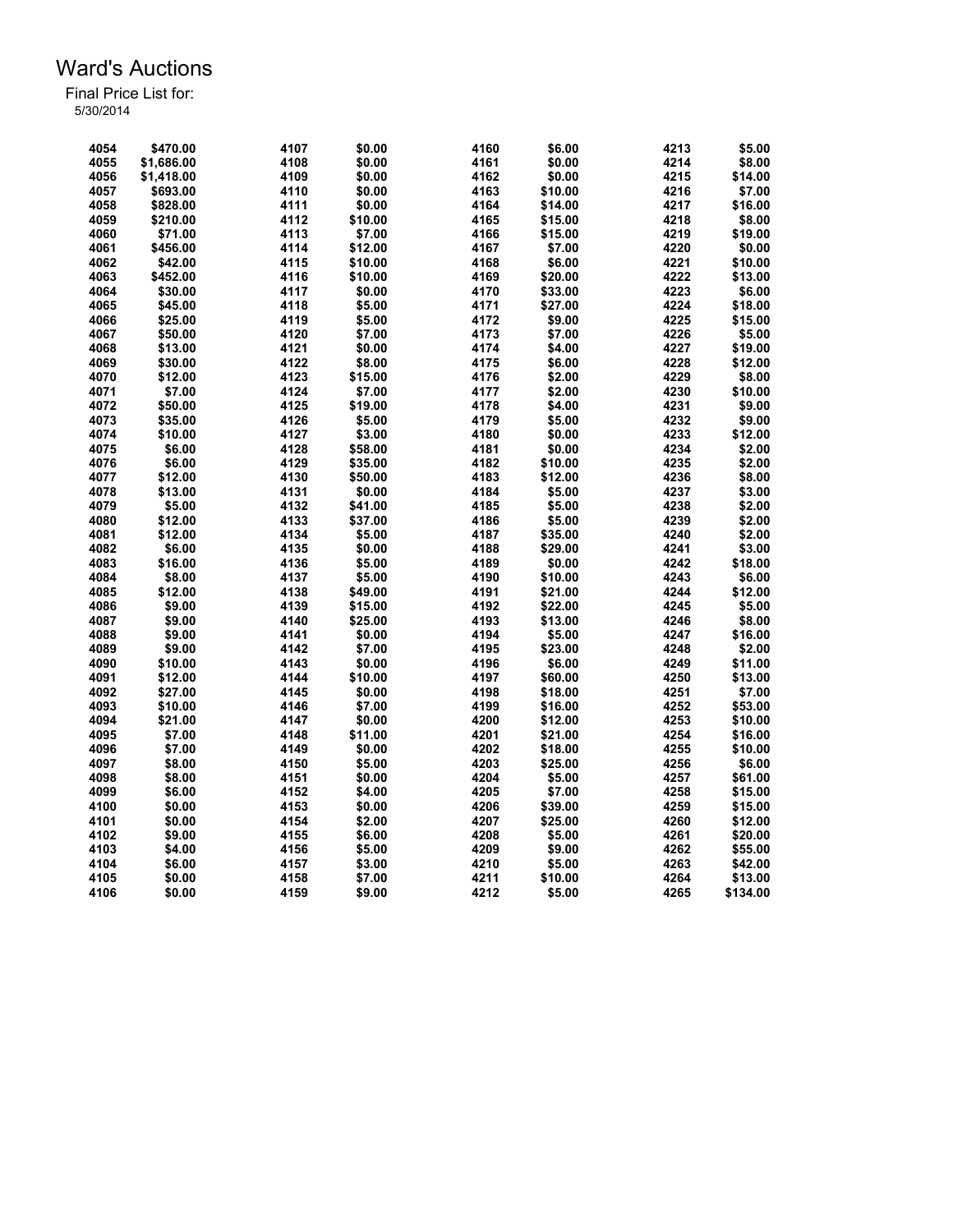| 4266 | \$19.00  | 4319 | \$9.00   | 4372 | \$5.00           | 4425 | \$54.00  |
|------|----------|------|----------|------|------------------|------|----------|
| 4267 | \$50.00  | 4320 | \$0.00   | 4373 | \$5.00           | 4426 | \$50.00  |
| 4268 | \$6.00   | 4321 | \$14.00  | 4374 | \$13.00          | 4427 | \$59.00  |
| 4269 | \$0.00   | 4322 | \$6.00   | 4375 | \$7.00           | 4428 | \$19.00  |
| 4270 | \$6.00   | 4323 | \$6.00   | 4376 | \$21.00          | 4429 | \$29.00  |
| 4271 | \$0.00   | 4324 | \$37.00  | 4377 | \$2.00           | 4430 | \$34.00  |
| 4272 | \$85.00  | 4325 | \$100.00 | 4378 | \$13.00          | 4431 | \$61.00  |
| 4273 | \$8.00   | 4326 | \$8.00   | 4379 | \$53.00          | 4432 | \$25.00  |
| 4274 | \$7.00   | 4327 | \$4.00   | 4380 | \$5.00           | 4433 | \$23.00  |
| 4275 | \$5.00   | 4328 | \$75.00  | 4381 | \$6.00           | 4434 | \$49.00  |
| 4276 | \$5.00   | 4329 | \$4.00   | 4382 | \$29.00          | 4435 | \$66.00  |
| 4277 | \$5.00   | 4330 | \$0.00   | 4383 | \$19.00          | 4436 | \$40.00  |
| 4278 | \$9.00   | 4331 | \$5.00   | 4384 | \$6.00           | 4437 | \$27.00  |
| 4279 | \$11.00  | 4332 | \$4.00   | 4385 | \$4.00           | 4438 | \$87.00  |
| 4280 | \$16.00  | 4333 | \$2.00   | 4386 | \$5.00           | 4439 | \$19.00  |
| 4281 | \$4.00   | 4334 | \$4.00   | 4387 |                  | 4440 | \$47.00  |
|      |          |      |          |      | \$4.00<br>\$2.00 | 4441 |          |
| 4282 | \$11.00  | 4335 | \$2.00   | 4388 |                  |      | \$28.00  |
| 4283 | \$4.00   | 4336 | \$2.00   | 4389 | \$2.00           | 4442 | \$79.00  |
| 4284 | \$5.00   | 4337 | \$12.00  | 4390 | \$2.00           | 4443 | \$48.00  |
| 4285 | \$8.00   | 4338 | \$15.00  | 4391 | \$3.00           | 4444 | \$65.00  |
| 4286 | \$2.00   | 4339 | \$8.00   | 4392 | \$6.00           | 4445 | \$27.00  |
| 4287 | \$10.00  | 4340 | \$11.00  | 4393 | \$323.00         | 4446 | \$42.00  |
| 4288 | \$104.00 | 4341 | \$13.00  | 4394 | \$4.00           | 4447 | \$77.00  |
| 4289 | \$13.00  | 4342 | \$10.00  | 4395 | \$2.00           | 4448 | \$19.00  |
| 4290 | \$48.00  | 4343 | \$5.00   | 4396 | \$4.00           | 4449 | \$70.00  |
| 4291 | \$13.00  | 4344 | \$16.00  | 4397 | \$4.00           | 4450 | \$60.00  |
| 4292 | \$13.00  | 4345 | \$4.00   | 4398 | \$3.00           | 4451 | \$250.00 |
| 4293 | \$10.00  | 4346 | \$0.00   | 4399 | \$3.00           | 4452 | \$27.00  |
| 4294 | \$9.00   | 4347 | \$5.00   | 4400 | \$4.00           | 4453 | \$21.00  |
| 4295 | \$116.00 | 4348 | \$28.00  | 4401 | \$2.00           | 4454 | \$42.00  |
| 4296 | \$25.00  | 4349 | \$15.00  | 4402 | \$2.00           | 4455 | \$28.00  |
| 4297 | \$0.00   | 4350 | \$28.00  | 4403 | \$2.00           | 4456 | \$44.00  |
| 4298 | \$30.00  | 4351 | \$0.00   | 4404 | \$1.00           | 4457 | \$150.00 |
| 4299 | \$11.00  | 4352 | \$0.00   | 4405 | \$30.00          | 4458 | \$125.00 |
| 4300 | \$34.00  | 4353 | \$0.00   | 4406 | \$7.00           | 4459 | \$100.00 |
| 4301 | \$36.00  | 4354 | \$5.00   | 4407 | \$0.00           | 4460 | \$75.00  |
| 4302 | \$14.00  | 4355 | \$30.00  | 4408 | \$2.00           | 4461 | \$69.00  |
| 4303 | \$16.00  | 4356 | \$7.00   | 4409 | \$2.00           | 4462 | \$0.00   |
| 4304 | \$15.00  | 4357 | \$20.00  | 4410 | \$3.00           | 4463 | \$0.00   |
| 4305 | \$6.00   | 4358 | \$48.00  | 4411 | \$2.00           | 4464 | \$153.00 |
| 4306 | \$6.00   | 4359 | \$11.00  | 4412 | \$4.00           | 4465 | \$237.00 |
| 4307 | \$10.00  | 4360 | \$16.00  | 4413 | \$2.00           | 4466 | \$0.00   |
| 4308 | \$16.00  | 4361 | \$24.00  | 4414 | \$8.00           | 4467 | \$67.00  |
| 4309 | \$5.00   | 4362 | \$23.00  | 4415 | \$12.00          | 4468 | \$29.00  |
| 4310 | \$19.00  | 4363 | \$33.00  | 4416 | \$21.00          | 4469 | \$69.00  |
| 4311 | \$20.00  | 4364 | \$13.00  | 4417 | \$200.00         | 4470 | \$29.00  |
| 4312 | \$27.00  | 4365 | \$12.00  | 4418 | \$60.00          | 4471 | \$25.00  |
| 4313 | \$6.00   | 4366 | \$16.00  | 4419 | \$38.00          | 4472 | \$28.00  |
| 4314 | \$15.00  | 4367 | \$82.00  | 4420 | \$52.00          | 4473 | \$41.00  |
| 4315 | \$8.00   | 4368 | \$14.00  | 4421 | \$38.00          | 4474 | \$21.00  |
| 4316 | \$7.00   | 4369 | \$2.00   | 4422 | \$56.00          | 4475 | \$258.00 |
| 4317 | \$10.00  | 4370 | \$5.00   | 4423 | \$20.00          | 4476 | \$44.00  |
|      |          |      |          |      |                  |      |          |
| 4318 | \$5.00   | 4371 | \$44.00  | 4424 | \$44.00          | 4477 | \$69.00  |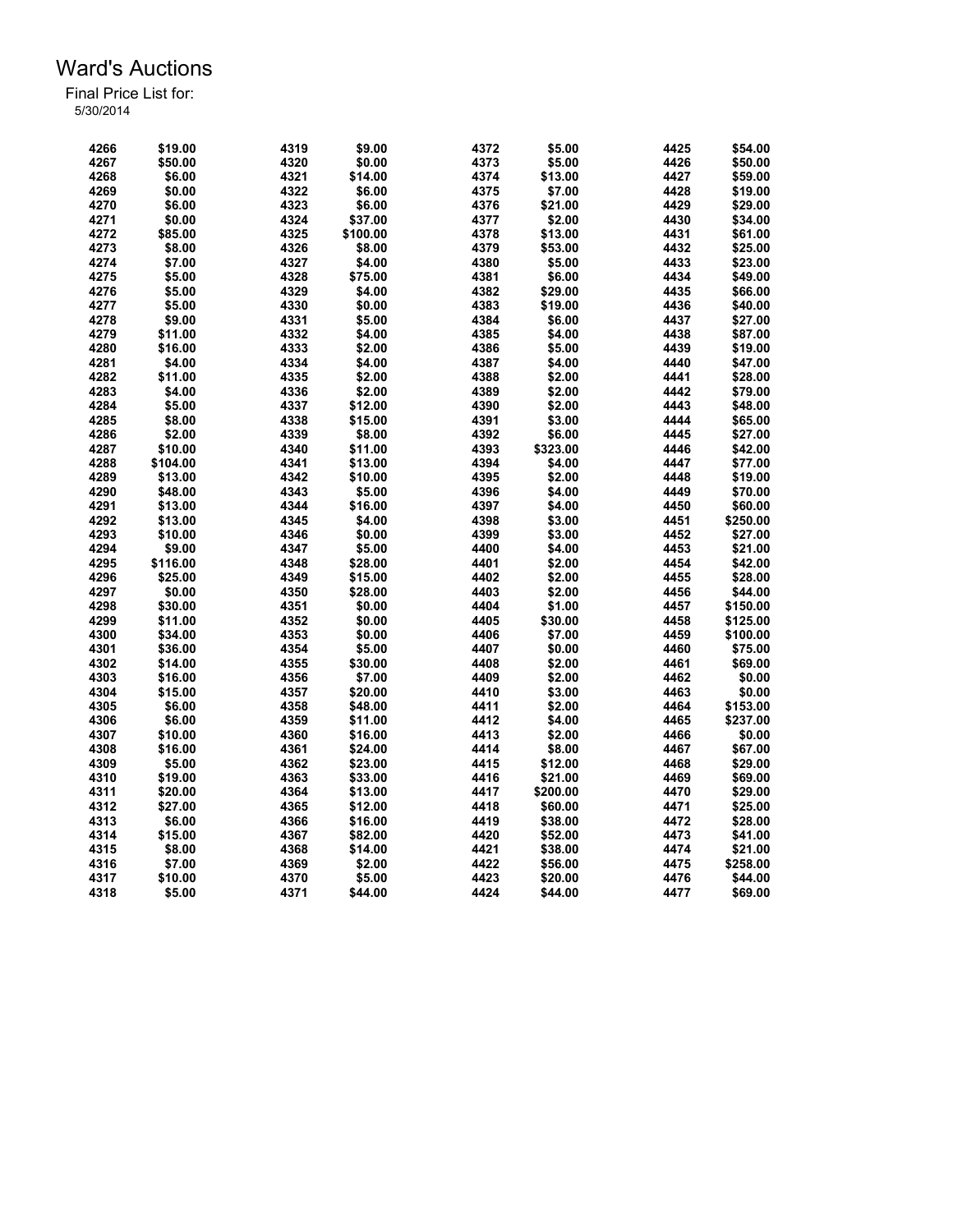| 4478 | \$44.00 | 4531 | \$84.00  | 4584 | \$15.00  | 5039 | \$29.00  |
|------|---------|------|----------|------|----------|------|----------|
| 4479 | \$53.00 | 4532 | \$18.00  | 4585 | \$84.00  | 5040 | \$499.00 |
| 4480 | \$15.00 | 4533 | \$84.00  | 4586 | \$24.00  | 5041 | \$50.00  |
| 4481 | \$0.00  | 4534 | \$50.00  | 4587 | \$147.00 | 5042 | \$30.00  |
| 4482 | \$0.00  | 4535 | \$0.00   | 4588 | \$14.00  | 5043 | \$35.00  |
| 4483 | \$15.00 | 4536 | \$48.00  | 4589 | \$20.00  | 5044 | \$84.00  |
| 4484 | \$38.00 | 4537 | \$20.00  | 4590 | \$39.00  | 5045 | \$0.00   |
| 4485 | \$0.00  | 4538 | \$15.00  | 4591 | \$32.00  | 5046 | \$20.00  |
| 4486 | \$0.00  | 4539 | \$19.00  | 4592 | \$54.00  | 5047 | \$20.00  |
| 4487 | \$26.00 | 4540 | \$82.00  | 4593 | \$17.00  | 5048 | \$53.00  |
| 4488 | \$45.00 | 4541 | \$10.00  | 4594 | \$20.00  | 5049 | \$20.00  |
| 4489 | \$58.00 | 4542 | \$10.00  | 4595 | \$0.00   | 5050 | \$14.00  |
| 4490 | \$70.00 | 4543 | \$26.00  | 4596 | \$10.00  | 5051 | \$20.00  |
| 4491 | \$24.00 | 4544 | \$21.00  | 4597 | \$153.00 | 5052 | \$28.00  |
| 4492 | \$27.00 | 4545 | \$11.00  | 4598 | \$93.00  | 5053 | \$0.00   |
| 4493 | \$10.00 | 4546 | \$0.00   | 4599 | \$17.00  | 5054 | \$13.00  |
| 4494 | \$20.00 | 4547 | \$64.00  | 4600 | \$23.00  | 5055 | \$14.00  |
| 4495 | \$21.00 | 4548 | \$33.00  | 4601 | \$63.00  | 5056 | \$9.00   |
| 4496 | \$10.00 | 4549 | \$48.00  | 4602 | \$20.00  | 5057 | \$12.00  |
| 4497 | \$20.00 | 4550 | \$72.00  | 4603 | \$53.00  | 5058 | \$0.00   |
| 4498 | \$65.00 | 4551 |          | 4604 |          | 5059 | \$5.00   |
| 4499 |         |      | \$56.00  | 4605 | \$10.00  | 5060 | \$92.00  |
|      | \$10.00 | 4552 | \$36.00  |      | \$21.00  |      |          |
| 4500 | \$17.00 | 4553 | \$55.00  | 4606 | \$15.00  | 5061 | \$0.00   |
| 4501 | \$19.00 | 4554 | \$34.00  | 4607 | \$46.00  | 5062 | \$0.00   |
| 4502 | \$48.00 | 4555 | \$11.00  | 5010 | \$273.00 | 5063 | \$32.00  |
| 4503 | \$58.00 | 4556 | \$70.00  | 5011 | \$0.00   | 5064 | \$11.00  |
| 4504 | \$45.00 | 4557 | \$45.00  | 5012 | \$174.00 | 5065 | \$13.00  |
| 4505 | \$13.00 | 4558 | \$35.00  | 5013 | \$0.00   | 5066 | \$26.00  |
| 4506 | \$0.00  | 4559 | \$183.00 | 5014 | \$0.00   | 5067 | \$21.00  |
| 4507 | \$69.00 | 4560 | \$31.00  | 5015 | \$35.00  | 5068 | \$50.00  |
| 4508 | \$60.00 | 4561 | \$39.00  | 5016 | \$0.00   | 5069 | \$25.00  |
| 4509 | \$69.00 | 4562 | \$24.00  | 5017 | \$74.00  | 5070 | \$32.00  |
| 4510 | \$55.00 | 4563 | \$37.00  | 5018 | \$5.00   | 5071 | \$37.00  |
| 4511 | \$48.00 | 4564 | \$27.00  | 5019 | \$16.00  | 5072 | \$42.00  |
| 4512 | \$67.00 | 4565 | \$20.00  | 5020 | \$88.00  | 5073 | \$16.00  |
| 4513 | \$51.00 | 4566 | \$18.00  | 5021 | \$60.00  | 5074 | \$35.00  |
| 4514 | \$0.00  | 4567 | \$11.00  | 5022 | \$132.00 | 5075 | \$16.00  |
| 4515 | \$33.00 | 4568 | \$107.00 | 5023 | \$20.00  | 5076 | \$70.00  |
| 4516 | \$36.00 | 4569 | \$35.00  | 5024 | \$42.00  | 5077 | \$10.00  |
| 4517 | \$0.00  | 4570 | \$25.00  | 5025 | \$47.00  | 5078 | \$10.00  |
| 4518 | \$60.00 | 4571 | \$66.00  | 5026 | \$9.00   | 5079 | \$10.00  |
| 4519 | \$20.00 | 4572 | \$26.00  | 5027 | \$9.00   | 5080 | \$24.00  |
| 4520 | \$0.00  | 4573 | \$142.00 | 5028 | \$76.00  | 5081 | \$33.00  |
| 4521 | \$27.00 | 4574 | \$35.00  | 5029 | \$79.00  | 5082 | \$10.00  |
| 4522 | \$32.00 | 4575 | \$50.00  | 5030 | \$45.00  | 5083 | \$31.00  |
| 4523 | \$44.00 | 4576 | \$113.00 | 5031 | \$44.00  | 5084 | \$0.00   |
| 4524 | \$15.00 | 4577 | \$23.00  | 5032 | \$50.00  | 5085 | \$21.00  |
| 4525 | \$48.00 | 4578 | \$53.00  | 5033 | \$85.00  | 5086 | \$0.00   |
| 4526 | \$19.00 | 4579 | \$35.00  | 5034 | \$35.00  | 5087 | \$0.00   |
| 4527 | \$38.00 | 4580 | \$24.00  | 5035 | \$97.00  | 5088 | \$116.00 |
| 4528 | \$79.00 | 4581 | \$29.00  | 5036 | \$58.00  | 5089 | \$0.00   |
| 4529 | \$11.00 | 4582 | \$158.00 | 5037 | \$25.00  | 5090 | \$0.00   |
| 4530 | \$24.00 | 4583 | \$45.00  | 5038 | \$85.00  | 5091 | \$24.00  |
|      |         |      |          |      |          |      |          |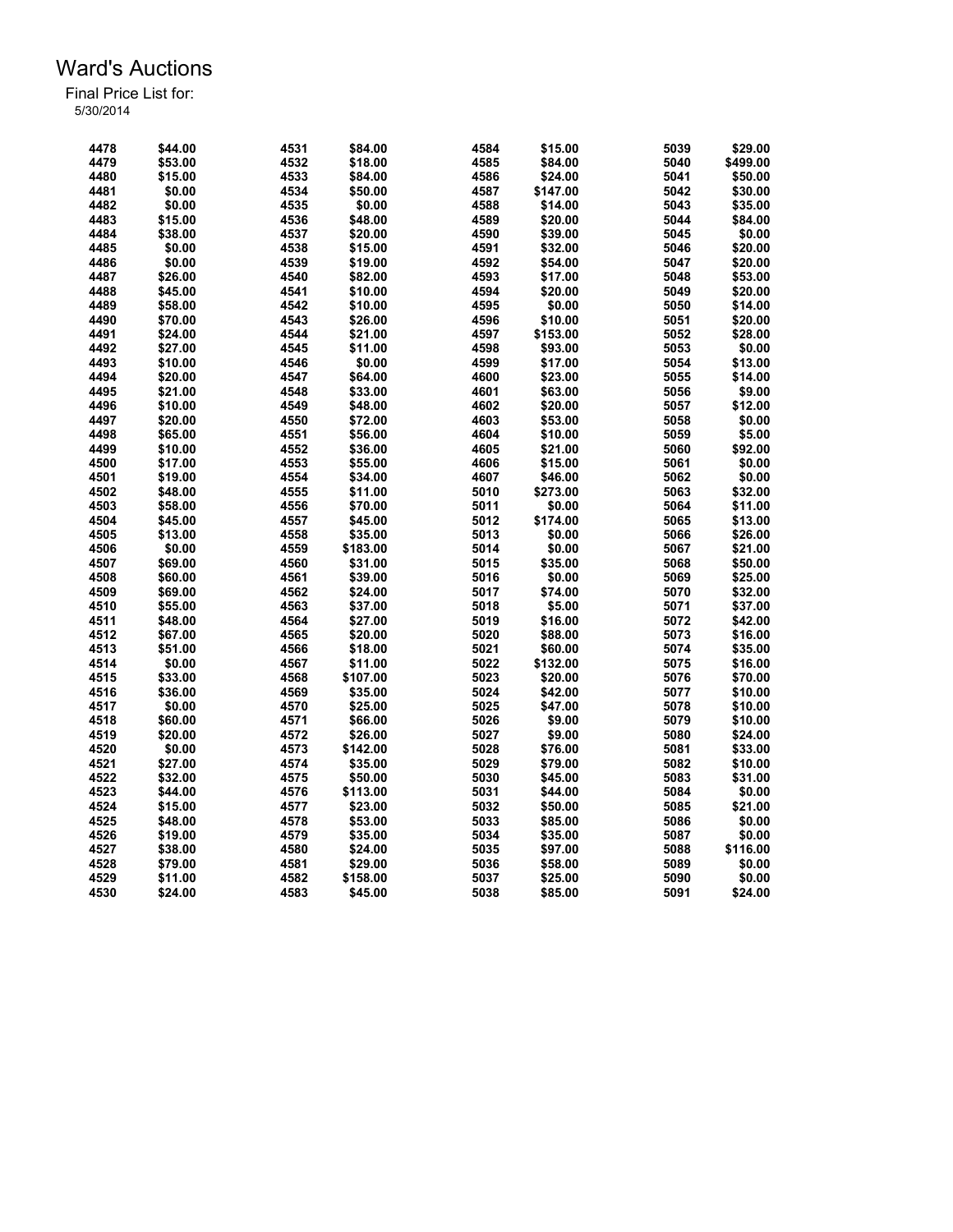| 5092 | \$18.00  | 5145 | \$25.00  | 5198 | \$7.00  | 5251 | \$5.00  |
|------|----------|------|----------|------|---------|------|---------|
| 5093 | \$17.00  | 5146 | \$39.00  | 5199 | \$6.00  | 5252 | \$8.00  |
| 5094 | \$20.00  | 5147 | \$9.00   | 5200 | \$9.00  | 5253 | \$5.00  |
| 5095 | \$17.00  | 5148 | \$50.00  | 5201 | \$7.00  | 5254 | \$11.00 |
| 5096 | \$25.00  | 5149 | \$48.00  | 5202 | \$10.00 | 5255 | \$36.00 |
| 5097 | \$17.00  | 5150 | \$159.00 | 5203 | \$5.00  | 5256 | \$5.00  |
| 5098 | \$0.00   | 5151 | \$0.00   | 5204 | \$7.00  | 5257 | \$30.00 |
| 5099 | \$42.00  | 5152 | \$6.00   | 5205 | \$9.00  | 5258 | \$53.00 |
| 5100 | \$21.00  | 5153 | \$6.00   | 5206 | \$9.00  | 5259 | \$45.00 |
| 5101 | \$8.00   | 5154 | \$6.00   | 5207 | \$5.00  | 5260 | \$0.00  |
| 5102 | \$6.00   | 5155 | \$8.00   | 5208 | \$6.00  | 5261 | \$10.00 |
| 5103 | \$0.00   | 5156 | \$37.00  | 5209 | \$12.00 | 5262 | \$10.00 |
| 5104 | \$189.00 | 5157 | \$16.00  | 5210 | \$7.00  | 5263 | \$0.00  |
| 5105 | \$63.00  | 5158 | \$18.00  | 5211 | \$11.00 | 5264 | \$10.00 |
| 5106 | \$37.00  | 5159 | \$72.00  | 5212 | \$0.00  | 5265 | \$10.00 |
| 5107 | \$132.00 | 5160 | \$8.00   | 5213 | \$32.00 | 5266 | \$10.00 |
|      | \$0.00   | 5161 | \$15.00  | 5214 | \$0.00  | 5267 | \$0.00  |
| 5108 |          |      |          |      |         |      |         |
| 5109 | \$11.00  | 5162 | \$5.00   | 5215 | \$6.00  | 5268 | \$24.00 |
| 5110 | \$24.00  | 5163 | \$26.00  | 5216 | \$5.00  | 5269 | \$22.00 |
| 5111 | \$21.00  | 5164 | \$24.00  | 5217 | \$12.00 | 5270 | \$5.00  |
| 5112 | \$11.00  | 5165 | \$9.00   | 5218 | \$11.00 | 5271 | \$34.00 |
| 5113 | \$25.00  | 5166 | \$45.00  | 5219 | \$13.00 | 5272 | \$6.00  |
| 5114 | \$58.00  | 5167 | \$21.00  | 5220 | \$5.00  | 5273 | \$7.00  |
| 5115 | \$30.00  | 5168 | \$0.00   | 5221 | \$0.00  | 5274 | \$17.00 |
| 5116 | \$0.00   | 5169 | \$8.00   | 5222 | \$10.00 | 5275 | \$14.00 |
| 5117 | \$0.00   | 5170 | \$32.00  | 5223 | \$13.00 | 5276 | \$13.00 |
| 5118 | \$40.00  | 5171 | \$26.00  | 5224 | \$5.00  | 5277 | \$12.00 |
| 5119 | \$13.00  | 5172 | \$21.00  | 5225 | \$5.00  | 5278 | \$8.00  |
| 5120 | \$9.00   | 5173 | \$15.00  | 5226 | \$5.00  | 5279 | \$14.00 |
| 5121 | \$5.00   | 5174 | \$25.00  | 5227 | \$5.00  | 5280 | \$8.00  |
| 5122 | \$0.00   | 5175 | \$14.00  | 5228 | \$14.00 | 5281 | \$5.00  |
| 5123 | \$10.00  | 5176 | \$17.00  | 5229 | \$5.00  | 5282 | \$5.00  |
| 5124 | \$20.00  | 5177 | \$16.00  | 5230 | \$14.00 | 5283 | \$9.00  |
| 5125 | \$0.00   | 5178 | \$9.00   | 5231 | \$6.00  | 5284 | \$13.00 |
| 5126 | \$13.00  | 5179 | \$10.00  | 5232 | \$37.00 | 5285 | \$3.00  |
| 5127 | \$14.00  | 5180 | \$0.00   | 5233 | \$5.00  | 5286 | \$5.00  |
| 5128 | \$0.00   | 5181 | \$44.00  | 5234 | \$20.00 | 5287 | \$14.00 |
| 5129 | \$5.00   | 5182 | \$5.00   | 5235 | \$5.00  | 5288 | \$17.00 |
| 5130 | \$9.00   | 5183 | \$0.00   | 5236 | \$0.00  | 5289 | \$10.00 |
| 5131 | \$10.00  | 5184 | \$5.00   | 5237 | \$0.00  | 5290 | \$2.00  |
| 5132 | \$18.00  | 5185 | \$8.00   | 5238 | \$0.00  | 5291 | \$7.00  |
| 5133 | \$28.00  | 5186 | \$10.00  | 5239 | \$5.00  | 5292 | \$0.00  |
| 5134 | \$16.00  | 5187 | \$21.00  | 5240 | \$27.00 | 5293 | \$0.00  |
| 5135 | \$16.00  | 5188 | \$5.00   | 5241 | \$5.00  | 5294 | \$0.00  |
| 5136 | \$30.00  | 5189 | \$20.00  | 5242 | \$5.00  | 5295 | \$11.00 |
|      |          |      |          |      |         |      |         |
| 5137 | \$0.00   | 5190 | \$6.00   | 5243 | \$0.00  | 5296 | \$32.00 |
| 5138 | \$15.00  | 5191 | \$8.00   | 5244 | \$20.00 | 5297 | \$14.00 |
| 5139 | \$15.00  | 5192 | \$0.00   | 5245 | \$10.00 | 5298 | \$31.00 |
| 5140 | \$8.00   | 5193 | \$0.00   | 5246 | \$17.00 | 5299 | \$7.00  |
| 5141 | \$38.00  | 5194 | \$14.00  | 5247 | \$0.00  | 5300 | \$11.00 |
| 5142 | \$0.00   | 5195 | \$27.00  | 5248 | \$7.00  | 5301 | \$23.00 |
| 5143 | \$8.00   | 5196 | \$6.00   | 5249 | \$5.00  | 5302 | \$5.00  |
| 5144 | \$0.00   | 5197 | \$37.00  | 5250 | \$19.00 | 5303 | \$13.00 |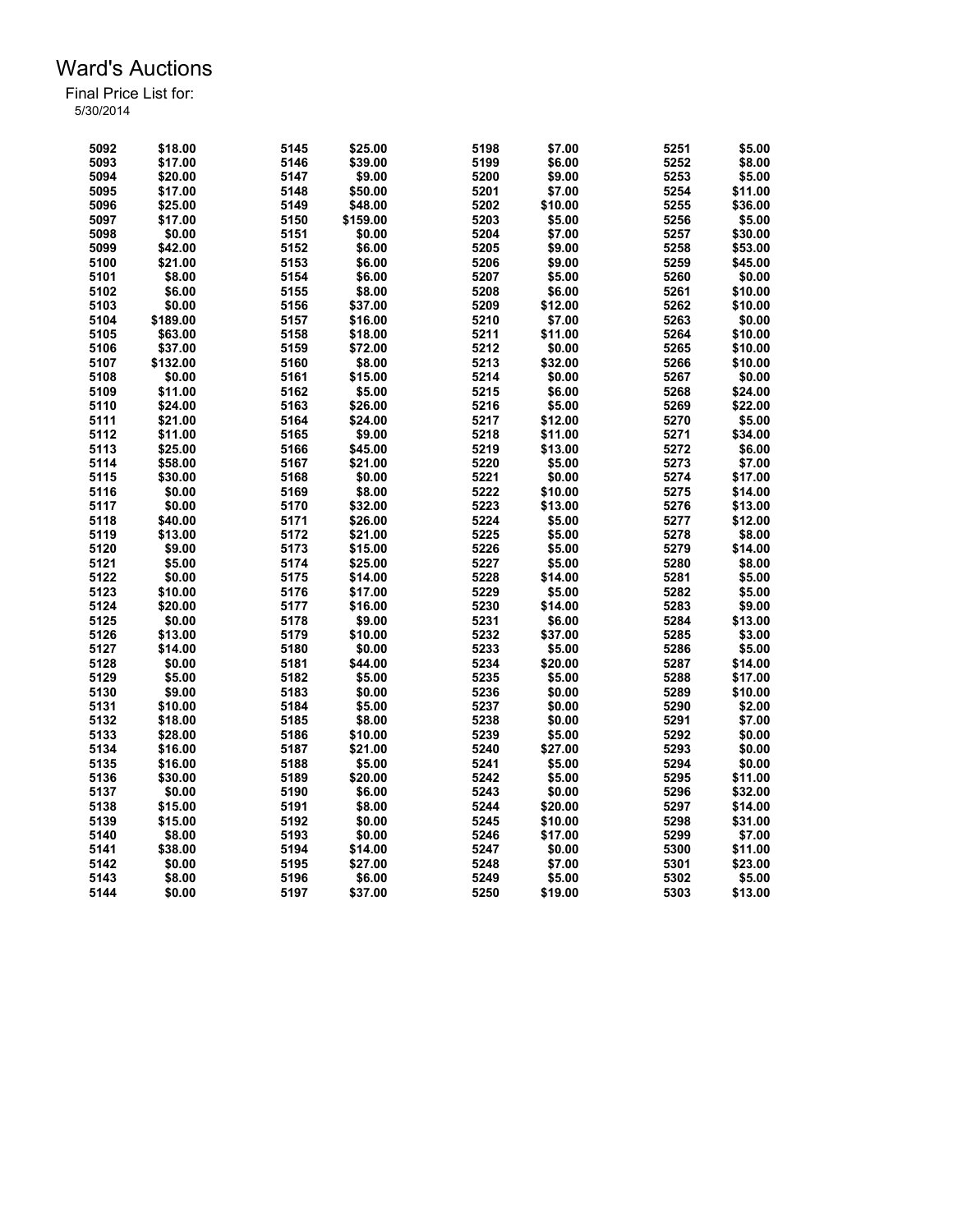| 5304 | \$8.00   | 5357 | \$21.00  | 6050 | \$96.00 | 6103 | \$11.00    |
|------|----------|------|----------|------|---------|------|------------|
| 5305 | \$7.00   | 5358 | \$41.00  | 6051 | \$21.00 | 6104 | \$5.00     |
| 5306 | \$11.00  | 5359 | \$24.00  | 6052 | \$37.00 | 6105 | \$28.00    |
| 5307 | \$4.00   | 5360 | \$31.00  | 6053 | \$16.00 | 6106 | \$15.00    |
| 5308 | \$0.00   | 5361 | \$42.00  | 6054 | \$27.00 | 6107 | \$7.00     |
| 5309 | \$5.00   | 5362 | \$5.00   | 6055 | \$0.00  | 6108 | \$5.00     |
| 5310 | \$5.00   | 5363 | \$21.00  | 6056 | \$15.00 | 6109 | \$13.00    |
| 5311 | \$79.00  | 5364 | \$17.00  | 6057 | \$10.00 | 6110 | \$23.00    |
| 5312 | \$63.00  | 5365 | \$16.00  | 6058 | \$10.00 | 6111 | \$7.00     |
| 5313 | \$17.00  | 5366 | \$237.00 | 6059 | \$27.00 | 6112 | \$7.00     |
| 5314 | \$16.00  | 5367 | \$79.00  | 6060 | \$95.00 | 6113 | \$15.00    |
| 5315 | \$15.00  | 5368 | \$90.00  | 6061 | \$63.00 | 6114 | \$7.00     |
| 5316 | \$11.00  | 5369 | \$0.00   | 6062 | \$44.00 | 6115 | \$6.00     |
| 5317 | \$0.00   | 6010 | \$100.00 | 6063 | \$25.00 | 6116 | \$0.00     |
| 5318 | \$11.00  | 6011 | \$99.00  | 6064 | \$17.00 | 6117 | \$5.00     |
| 5319 | \$37.00  | 6012 | \$93.00  | 6065 | \$20.00 | 6118 | \$20.00    |
| 5320 | \$100.00 | 6013 | \$100.00 | 6066 | \$50.00 | 6119 | \$2,468.00 |
| 5321 |          |      |          |      |         |      |            |
|      | \$42.00  | 6014 | \$77.00  | 6067 | \$9.00  | 7010 | \$0.00     |
| 5322 | \$11.00  | 6015 | \$164.00 | 6068 | \$33.00 | 7011 | \$119.00   |
| 5323 | \$13.00  | 6016 | \$315.00 | 6069 | \$99.00 | 7012 | \$35.00    |
| 5324 | \$15.00  | 6017 | \$151.00 | 6070 | \$10.00 | 7013 | \$42.00    |
| 5325 | \$4.00   | 6018 | \$136.00 | 6071 | \$10.00 | 7014 | \$72.00    |
| 5326 | \$11.00  | 6019 | \$75.00  | 6072 | \$16.00 | 7015 | \$17.00    |
| 5327 | \$5.00   | 6020 | \$70.00  | 6073 | \$10.00 | 7016 | \$0.00     |
| 5328 | \$11.00  | 6021 | \$100.00 | 6074 | \$37.00 | 7017 | \$8.00     |
| 5329 | \$11.00  | 6022 | \$55.00  | 6075 | \$23.00 | 7018 | \$35.00    |
| 5330 | \$5.00   | 6023 | \$58.00  | 6076 | \$0.00  | 7019 | \$269.00   |
| 5331 | \$36.00  | 6024 | \$58.00  | 6077 | \$16.00 | 7020 | \$48.00    |
| 5332 | \$5.00   | 6025 | \$296.00 | 6078 | \$0.00  | 7021 | \$37.00    |
| 5333 | \$21.00  | 6026 | \$100.00 | 6079 | \$35.00 | 7022 | \$83.00    |
| 5334 | \$26.00  | 6027 | \$0.00   | 6080 | \$29.00 | 7023 | \$70.00    |
| 5335 | \$6.00   | 6028 | \$56.00  | 6081 | \$31.00 | 7024 | \$40.00    |
| 5336 | \$17.00  | 6029 | \$101.00 | 6082 | \$53.00 | 7025 | \$50.00    |
| 5337 | \$42.00  | 6030 | \$50.00  | 6083 | \$38.00 | 7026 | \$39.00    |
| 5338 | \$97.00  | 6031 | \$53.00  | 6084 | \$35.00 | 7027 | \$50.00    |
| 5339 | \$45.00  | 6032 | \$158.00 | 6085 | \$53.00 | 7028 | \$20.00    |
| 5340 | \$20.00  | 6033 | \$147.00 | 6086 | \$79.00 | 7029 | \$10.00    |
| 5341 | \$17.00  | 6034 | \$50.00  | 6087 | \$30.00 | 7030 | \$30.00    |
| 5342 | \$8.00   | 6035 | \$300.00 | 6088 | \$41.00 | 7031 | \$86.00    |
| 5343 | \$21.00  | 6036 | \$263.00 | 6089 | \$13.00 | 7032 | \$109.00   |
| 5344 | \$12.00  | 6037 | \$30.00  | 6090 | \$19.00 | 7033 | \$15.00    |
| 5345 | \$16.00  | 6038 | \$0.00   | 6091 | \$53.00 | 7034 | \$56.00    |
| 5346 | \$5.00   | 6039 | \$25.00  | 6092 | \$35.00 | 7035 | \$0.00     |
| 5347 | \$20.00  | 6040 | \$33.00  | 6093 | \$21.00 | 7036 | \$10.00    |
| 5348 | \$13.00  | 6041 | \$13.00  | 6094 | \$20.00 | 7037 | \$21.00    |
| 5349 | \$16.00  | 6042 | \$10.00  | 6095 | \$11.00 | 7038 | \$21.00    |
| 5350 | \$19.00  | 6043 | \$0.00   | 6096 | \$5.00  | 7039 | \$13.00    |
| 5351 | \$8.00   | 6044 | \$25.00  | 6097 | \$12.00 | 7040 | \$10.00    |
|      | \$11.00  | 6045 | \$0.00   | 6098 | \$17.00 | 7041 | \$15.00    |
| 5352 | \$8.00   | 6046 | \$27.00  |      |         | 7042 |            |
| 5353 |          |      |          | 6099 | \$21.00 |      | \$86.00    |
| 5354 | \$5.00   | 6047 | \$76.00  | 6100 | \$0.00  | 7043 | \$21.00    |
| 5355 | \$6.00   | 6048 | \$76.00  | 6101 | \$17.00 | 7044 | \$21.00    |
| 5356 | \$44.00  | 6049 | \$116.00 | 6102 | \$6.00  | 7045 | \$4.00     |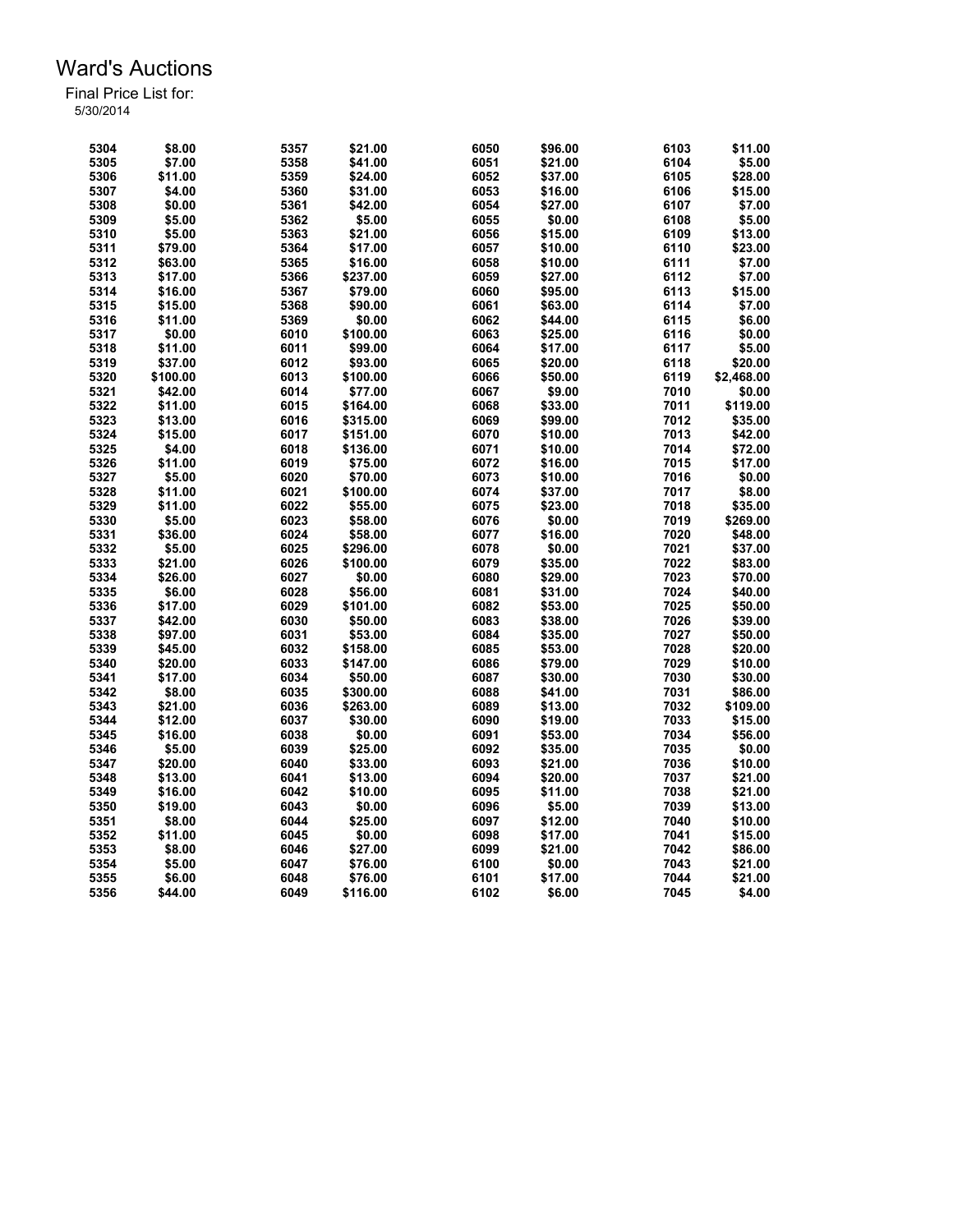| 7046 | \$145.00 | 7099 | \$16.00    | 8013 | \$844.00   | 8066 | \$0.00     |
|------|----------|------|------------|------|------------|------|------------|
| 7047 | \$0.00   | 7100 | \$31.00    | 8014 | \$1,048.00 | 8067 | \$81.00    |
| 7048 | \$31.00  | 7101 | \$0.00     | 8015 | \$662.00   | 8068 | \$27.00    |
| 7049 | \$29.00  | 7102 | \$32.00    | 8016 | \$9,135.00 | 8069 | \$28.00    |
| 7050 | \$37.00  | 7103 | \$18.00    | 8017 | \$1,218.00 | 8070 | \$39.00    |
|      |          |      |            | 8018 |            |      |            |
| 7051 | \$17.00  | 7104 | \$91.00    |      | \$339.00   | 8071 | \$25.00    |
| 7052 | \$27.00  | 7105 | \$13.00    | 8019 | \$1,916.00 | 8072 | \$0.00     |
| 7053 | \$5.00   | 7106 | \$16.00    | 8020 | \$657.00   | 8073 | \$18.00    |
| 7054 | \$7.00   | 7107 | \$30.00    | 8021 | \$4,200.00 | 8074 | \$308.00   |
| 7055 | \$49.00  | 7108 | \$0.00     | 8022 | \$705.00   | 8075 | \$100.00   |
| 7056 | \$27.00  | 7109 | \$0.00     | 8023 | \$1,500.00 | 8076 | \$73.00    |
| 7057 | \$44.00  | 7110 | \$0.00     | 8024 | \$1,733.00 | 8077 | \$331.00   |
| 7058 | \$35.00  | 7111 | \$0.00     | 8025 | \$704.00   | 8078 | \$154.00   |
| 7059 | \$41.00  | 7112 | \$9.00     | 8026 | \$1,155.00 | 8079 | \$50.00    |
| 7060 | \$16.00  | 7113 | \$0.00     | 8027 | \$1,167.00 | 8080 | \$50.00    |
| 7061 | \$9.00   | 7114 | \$53.00    | 8028 | \$1,418.00 | 8081 | \$27.00    |
| 7062 | \$6.00   | 7115 | \$21.00    | 8029 | \$804.00   | 8082 | \$13.00    |
| 7063 | \$0.00   | 7116 | \$32.00    | 8030 | \$273.00   | 8083 | \$50.00    |
| 7064 | \$8.00   | 7117 | \$175.00   | 8031 | \$165.00   | 8084 | \$48.00    |
| 7065 | \$8.00   | 7118 | \$21.00    | 8032 | \$152.00   | 8085 | \$15.00    |
| 7066 | \$0.00   | 7119 | \$34.00    | 8033 | \$92.00    | 8086 | \$50.00    |
| 7067 | \$95.00  | 7120 | \$16.00    | 8034 | \$114.00   | 8087 | \$10.00    |
| 7068 | \$47.00  | 7121 | \$10.00    | 8035 | \$155.00   | 8088 | \$221.00   |
| 7069 | \$28.00  | 7122 | \$8.00     | 8036 | \$0.00     | 8089 | \$41.00    |
| 7070 | \$63.00  | 7123 | \$10.00    | 8037 | \$400.00   | 8090 | \$1,680.00 |
| 7071 | \$16.00  | 7124 | \$5.00     | 8038 | \$111.00   | 8091 | \$58.00    |
| 7072 | \$0.00   | 7125 | \$6.00     | 8039 | \$0.00     | 8092 | \$81.00    |
| 7073 | \$0.00   | 7126 | \$9.00     | 8040 | \$50.00    | 8093 | \$27.00    |
|      |          |      |            |      |            |      |            |
| 7074 | \$0.00   | 7127 | \$11.00    | 8041 | \$0.00     | 8094 | \$135.00   |
| 7075 | \$4.00   | 7128 | \$23.00    | 8042 | \$66.00    | 8095 | \$50.00    |
| 7076 | \$4.00   | 7129 | \$19.00    | 8043 | \$68.00    | 8096 | \$0.00     |
| 7077 | \$5.00   | 7130 | \$0.00     | 8044 | \$0.00     | 8097 | \$168.00   |
| 7078 | \$18.00  | 7131 | \$21.00    | 8045 | \$2,372.00 | 8098 | \$634.00   |
| 7079 | \$21.00  | 7132 | \$10.00    | 8046 | \$3,040.00 | 8099 | \$436.00   |
| 7080 | \$132.00 | 7133 | \$15.00    | 8047 | \$1,449.00 | 8100 | \$1,008.00 |
| 7081 | \$105.00 | 7134 | \$23.00    | 8048 | \$1,100.00 | 8101 | \$788.00   |
| 7082 | \$90.00  | 7135 | \$10.00    | 8049 | \$250.00   | 8102 | \$477.00   |
| 7083 | \$5.00   | 7136 | \$28.00    | 8050 | \$3,333.00 | 8103 | \$420.00   |
| 7084 | \$101.00 | 7137 | \$13.00    | 8051 | \$3,835.00 | 8104 | \$401.00   |
| 7085 | \$72.00  | 7138 | \$30.00    | 8052 | \$706.00   | 8105 | \$13.00    |
| 7086 | \$21.00  | 7139 | \$0.00     | 8053 | \$402.00   | 8106 | \$66.00    |
| 7087 | \$77.00  | 7140 | \$83.00    | 8054 | \$294.00   | 8107 | \$368.00   |
| 7088 | \$14.00  | 7141 | \$20.00    | 8055 | \$804.00   | 8108 | \$156.00   |
| 7089 | \$10.00  | 7142 | \$15.00    | 8056 | \$250.00   | 8109 | \$125.00   |
| 7090 | \$59.00  | 7143 | \$18.00    | 8057 | \$700.00   | 8110 | \$200.00   |
| 7091 | \$15.00  | 7144 | \$15.00    | 8058 | \$2,200.00 | 8111 | \$158.00   |
| 7092 | \$0.00   | 7145 | \$15.00    | 8059 | \$450.00   | 8112 | \$132.00   |
| 7093 | \$8.00   | 7146 | \$15.00    | 8060 | \$368.00   | 8113 | \$105.00   |
| 7094 | \$0.00   | 7147 | \$15.00    | 8061 | \$215.00   | 8114 | \$67.00    |
| 7095 | \$0.00   | 8009 | \$788.00   | 8062 | \$210.00   | 8115 | \$130.00   |
| 7096 | \$13.00  | 8010 | \$1,260.00 | 8063 | \$202.00   | 8116 | \$98.00    |
| 7097 | \$8.00   | 8011 | \$2,200.00 | 8064 | \$99.00    | 8117 | \$104.00   |
| 7098 | \$19.00  | 8012 | \$1,339.00 | 8065 | \$93.00    | 8118 | \$107.00   |
|      |          |      |            |      |            |      |            |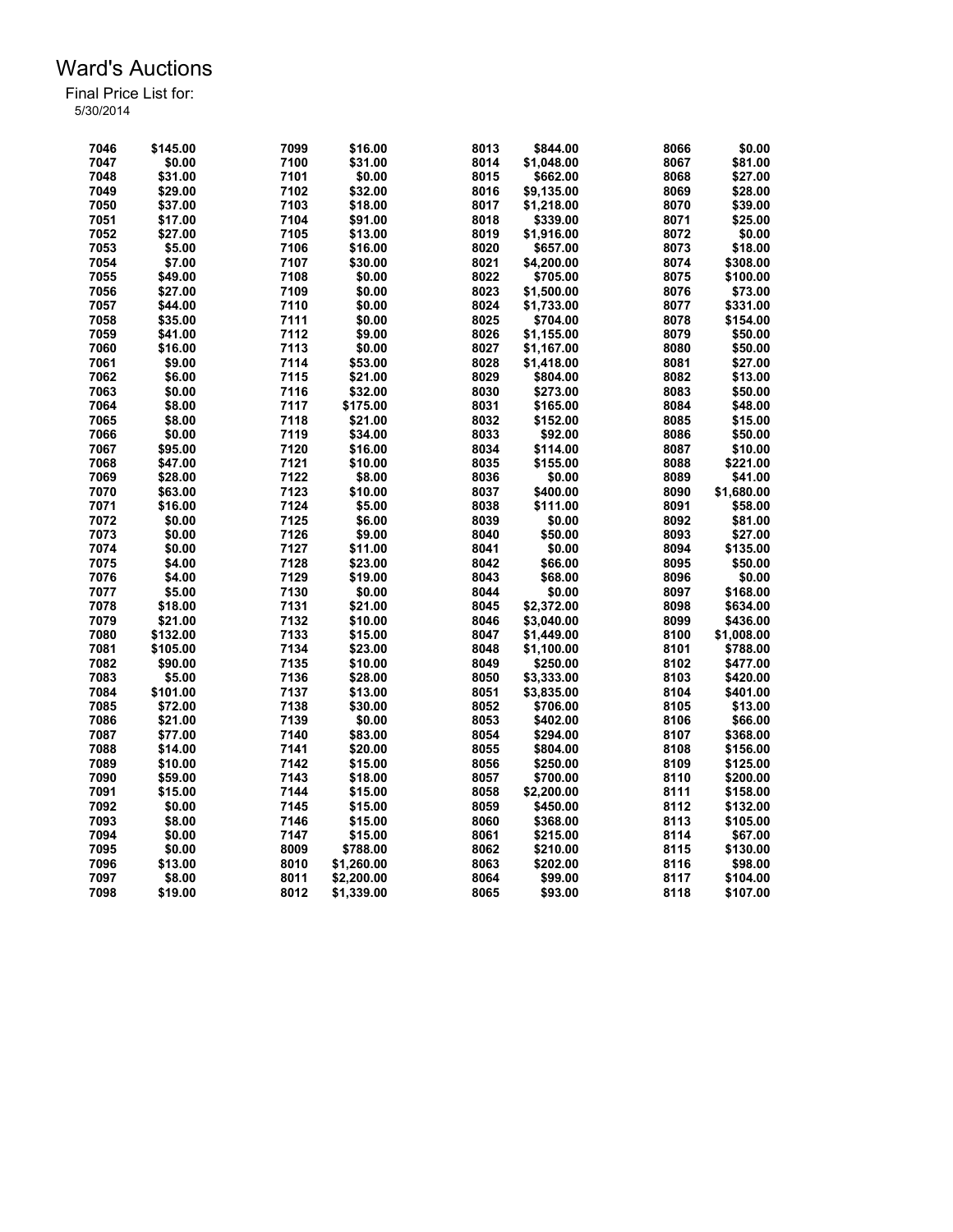| 8119 | \$71.00  | 8172         | \$0.00     | 8225 | \$80.00  | 9051 | \$42.00            |
|------|----------|--------------|------------|------|----------|------|--------------------|
| 8120 | \$142.00 | 8173         | \$105.00   | 8226 | \$9.00   | 9052 | \$46.00            |
| 8121 | \$23.00  | 8174         | \$473.00   | 8227 | \$17.00  | 9053 | \$5.00             |
| 8122 | \$74.00  | 8175         | \$0.00     | 8228 | \$0.00   | 9054 | \$10.00            |
| 8123 | \$200.00 | 8176         | \$231.00   | 8229 | \$13.00  | 9055 | \$18.00            |
| 8124 | \$100.00 | 8177         | \$132.00   | 8230 | \$27.00  | 9056 | \$16.00            |
| 8125 | \$0.00   | 8178         | \$1,890.00 | 8231 | \$10.00  | 9057 | \$85.00            |
| 8126 | \$16.00  | 8179         | \$268.00   | 8232 | \$8.00   | 9058 | \$59.00            |
| 8127 | \$0.00   | 8180         | \$840.00   | 8233 | \$0.00   | 9059 | \$74.00            |
| 8128 | \$16.00  | 8181         | \$118.00   | 8234 | \$0.00   | 9060 | \$153.00           |
| 8129 | \$11.00  | 8182         | \$74.00    | 8235 | \$18.00  | 9061 | \$132.00           |
| 8130 | \$15.00  | 8183         | \$73.00    | 8236 | \$11.00  | 9062 | \$46.00            |
| 8131 | \$14.00  | 8184         | \$34.00    | 9010 | \$494.00 | 9063 | \$10.00            |
| 8132 | \$11.00  | 8185         | \$65.00    | 9011 | \$338.00 | 9064 |                    |
| 8133 | \$0.00   | 8186         | \$83.00    | 9012 | \$69.00  | 9065 | \$10.00<br>\$15.00 |
|      |          |              |            |      |          |      |                    |
| 8134 | \$10.00  | 8187         | \$25.00    | 9013 | \$23.00  | 9066 | \$20.00            |
| 8135 | \$21.00  | 8188         | \$0.00     | 9014 | \$24.00  | 9067 | \$13.00            |
| 8136 | \$20.00  | 8189         | \$25.00    | 9015 | \$11.00  | 9068 | \$16.00            |
| 8137 | \$71.00  | 8190         | \$75.00    | 9016 | \$23.00  | 9069 | \$13.00            |
| 8138 | \$10.00  | 8191         | \$63.00    | 9017 | \$41.00  | 9070 | \$7.00             |
| 8139 | \$27.00  | 8192         | \$11.00    | 9018 | \$21.00  | 9071 | \$28.00            |
| 8140 | \$811.00 | 8193         | \$71.00    | 9019 | \$25.00  | 9072 | \$19.00            |
| 8141 | \$46.00  | 8194         | \$13.00    | 9020 | \$31.00  | 9073 | \$27.00            |
| 8142 | \$0.00   | 8195         | \$604.00   | 9021 | \$27.00  | 9074 | \$0.00             |
| 8143 | \$49.00  | 8196         | \$79.00    | 9022 | \$45.00  | 9075 | \$145.00           |
| 8144 | \$45.00  | 8197         | \$150.00   | 9023 | \$10.00  | 9076 | \$37.00            |
| 8145 | \$98.00  | 8198         | \$175.00   | 9024 | \$22.00  | 9077 | \$52.00            |
| 8146 | \$37.00  | 8199         | \$282.00   | 9025 | \$255.00 | 9078 | \$5.00             |
| 8147 | \$39.00  | 8200         | \$331.00   | 9026 | \$225.00 | 9079 | \$0.00             |
| 8148 | \$77.00  | 8201         | \$410.00   | 9027 | \$216.00 | 9080 | \$4.00             |
| 8149 | \$84.00  | 8202         | \$194.00   | 9028 | \$51.00  | 9081 | \$5.00             |
| 8150 | \$25.00  | 8203         | \$315.00   | 9029 | \$210.00 | 9082 | \$44.00            |
| 8151 | \$120.00 | 8204         | \$48.00    | 9030 | \$110.00 | 9083 | \$48.00            |
| 8152 | \$51.00  | 8205         | \$84.00    | 9031 | \$71.00  | 9084 | \$14.00            |
| 8153 | \$35.00  | 8206         | \$86.00    | 9032 | \$21.00  | 9085 | \$28.00            |
| 8154 | \$0.00   | 8207         | \$35.00    | 9033 | \$92.00  | 9086 | \$8.00             |
| 8155 | \$49.00  | 8208         | \$50.00    | 9034 | \$40.00  | 9087 | \$5.00             |
| 8156 | \$143.00 | 8209         | \$0.00     | 9035 | \$90.00  | 9088 | \$27.00            |
| 8157 | \$75.00  | 8210         | \$0.00     | 9036 | \$79.00  | 9089 | \$19.00            |
| 8158 | \$90.00  | 8211         | \$37.00    | 9037 | \$49.00  | 9090 | \$16.00            |
| 8159 | \$28.00  | 8212         | \$27.00    | 9038 | \$33.00  | 9091 | \$11.00            |
| 8160 | \$0.00   | 8213         | \$11.00    | 9039 | \$30.00  | 9092 | \$11.00            |
| 8161 | \$21.00  | 8214         | \$24.00    | 9040 | \$23.00  | 9093 | \$8.00             |
| 8162 | \$158.00 | 8215         | \$21.00    | 9041 | \$32.00  | 9094 | \$71.00            |
| 8163 | \$32.00  | 8216         | \$58.00    | 9042 | \$81.00  | 9095 | \$42.00            |
| 8164 | \$48.00  | 8217         | \$47.00    | 9043 | \$82.00  | 9096 | \$19.00            |
| 8165 | \$105.00 | 8218         | \$26.00    | 9044 | \$59.00  | 9097 | \$37.00            |
|      | \$184.00 |              |            | 9045 |          | 9098 |                    |
| 8166 | \$13.00  | 8219<br>8220 | \$39.00    | 9046 | \$0.00   | 9099 | \$23.00<br>\$23.00 |
| 8167 |          |              | \$8.00     |      | \$21.00  |      |                    |
| 8168 | \$10.00  | 8221         | \$5.00     | 9047 | \$0.00   | 9100 | \$9.00             |
| 8169 | \$828.00 | 8222         | \$0.00     | 9048 | \$63.00  | 9101 | \$99.00            |
| 8170 | \$210.00 | 8223         | \$0.00     | 9049 | \$20.00  | 9102 | \$90.00            |
| 8171 | \$121.00 | 8224         | \$13.00    | 9050 | \$25.00  | 9103 | \$72.00            |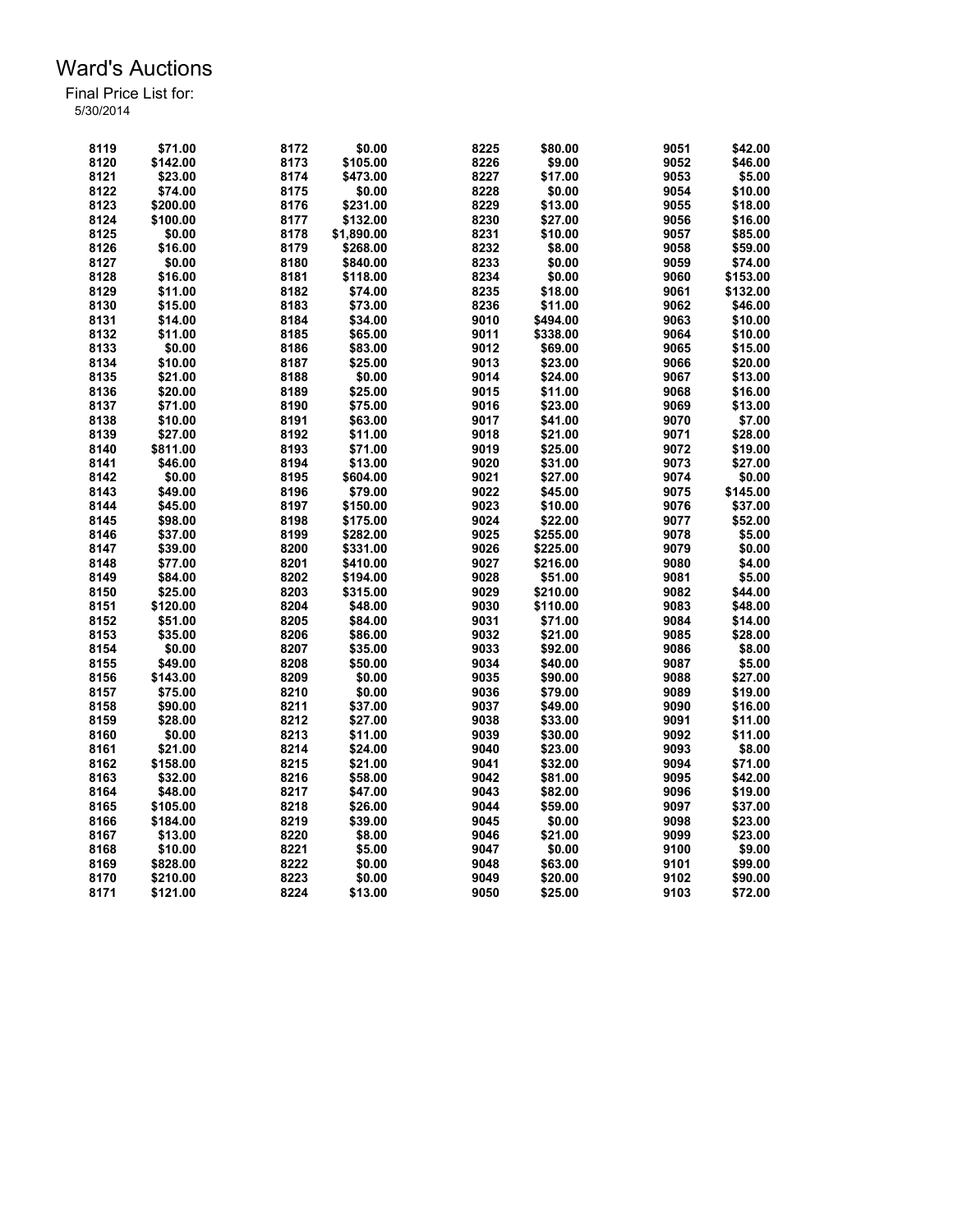| 9104 | \$93.00  | 9157 | \$44.00  | 9210 | \$15.00  | 9263 | \$116.00   |
|------|----------|------|----------|------|----------|------|------------|
| 9105 | \$10.00  | 9158 | \$19.00  | 9211 | \$8.00   | 9264 | \$27.00    |
| 9106 | \$10.00  | 9159 | \$168.00 | 9212 | \$16.00  | 9265 | \$22.00    |
| 9107 | \$21.00  | 9160 | \$21.00  | 9213 | \$8.00   | 9266 | \$24.00    |
| 9108 | \$31.00  | 9161 | \$12.00  | 9214 | \$8.00   | 9267 | \$22.00    |
| 9109 | \$5.00   | 9162 | \$18.00  | 9215 | \$11.00  | 9268 | \$32.00    |
| 9110 | \$18.00  | 9163 | \$105.00 | 9216 | \$11.00  | 9269 | \$28.00    |
| 9111 | \$44.00  | 9164 | \$13.00  | 9217 | \$16.00  | 9270 | \$24.00    |
| 9112 | \$19.00  | 9165 | \$37.00  | 9218 | \$5.00   | 9271 | \$34.00    |
| 9113 | \$27.00  | 9166 | \$53.00  | 9219 | \$17.00  | 9272 | \$24.00    |
| 9114 | \$16.00  | 9167 | \$69.00  | 9220 | \$12.00  | 9273 | \$28.00    |
| 9115 | \$11.00  | 9168 | \$13.00  | 9221 | \$61.00  | 9274 | \$26.00    |
| 9116 | \$38.00  | 9169 | \$33.00  | 9222 | \$21.00  | 9275 | \$75.00    |
| 9117 | \$11.00  | 9170 | \$24.00  | 9223 | \$5.00   | 9276 | \$33.00    |
| 9118 | \$6.00   | 9171 | \$29.00  | 9224 | \$38.00  | 9277 | \$9.00     |
| 9119 | \$5.00   | 9172 | \$47.00  | 9225 | \$10.00  | 9278 | \$61.00    |
| 9120 | \$5.00   | 9173 | \$55.00  | 9226 | \$4.00   | 9279 | \$47.00    |
| 9121 | \$39.00  | 9174 | \$37.00  | 9227 | \$16.00  | 9280 | \$24.00    |
|      |          |      |          |      |          |      |            |
| 9122 | \$401.00 | 9175 | \$38.00  | 9228 | \$32.00  | 9281 | \$41.00    |
| 9123 | \$53.00  | 9176 | \$24.00  | 9229 | \$37.00  | 9282 | \$16.00    |
| 9124 | \$42.00  | 9177 | \$24.00  | 9230 | \$18.00  | 9283 | \$21.00    |
| 9125 | \$26.00  | 9178 | \$24.00  | 9231 | \$60.00  | 9284 | \$10.00    |
| 9126 | \$47.00  | 9179 | \$0.00   | 9232 | \$84.00  | 9285 | \$14.00    |
| 9127 | \$28.00  | 9180 | \$24.00  | 9233 | \$116.00 | 9286 | \$32.00    |
| 9128 | \$177.00 | 9181 | \$0.00   | 9234 | \$231.00 | 9287 | \$32.00    |
| 9129 | \$24.00  | 9182 | \$25.00  | 9235 | \$330.00 | 9288 | \$20.00    |
| 9130 | \$13.00  | 9183 | \$71.00  | 9236 | \$27.00  | 9289 | \$19.00    |
| 9131 | \$84.00  | 9184 | \$50.00  | 9237 | \$24.00  | 9290 | \$15.00    |
| 9132 | \$17.00  | 9185 | \$60.00  | 9238 | \$15.00  | 9291 | \$11.00    |
| 9133 | \$10.00  | 9186 | \$45.00  | 9239 | \$0.00   | 9292 | \$35.00    |
| 9134 | \$10.00  | 9187 | \$53.00  | 9240 | \$20.00  | 9293 | \$212.00   |
| 9135 | \$10.00  | 9188 | \$13.00  | 9241 | \$14.00  | 9294 | \$250.00   |
| 9136 | \$10.00  | 9189 | \$74.00  | 9242 | \$11.00  | 9295 | \$44.00    |
| 9137 | \$12.00  | 9190 | \$5.00   | 9243 | \$12.00  | 9296 | \$0.00     |
| 9138 | \$49.00  | 9191 | \$11.00  | 9244 | \$15.00  | 9297 | \$32.00    |
| 9139 | \$13.00  | 9192 | \$11.00  | 9245 | \$21.00  | 9298 | \$31.00    |
| 9140 | \$55.00  | 9193 | \$5.00   | 9246 | \$29.00  | 9299 | \$1,517.00 |
| 9141 | \$51.00  | 9194 | \$37.00  | 9247 | \$24.00  | 9300 | \$124.00   |
| 9142 | \$84.00  | 9195 | \$27.00  | 9248 | \$60.00  | 9301 | \$48.00    |
| 9143 | \$19.00  | 9196 | \$11.00  | 9249 | \$17.00  | 9302 | \$150.00   |
| 9144 | \$16.00  | 9197 | \$29.00  | 9250 | \$41.00  | 9303 | \$51.00    |
| 9145 | \$11.00  | 9198 | \$27.00  | 9251 | \$84.00  | 9304 | \$49.00    |
| 9146 | \$5.00   | 9199 | \$37.00  | 9252 | \$32.00  | 9305 | \$70.00    |
| 9147 | \$6.00   | 9200 | \$6.00   | 9253 | \$42.00  | 9306 | \$31.00    |
| 9148 | \$34.00  | 9201 | \$36.00  | 9254 | \$30.00  | 9307 | \$103.00   |
| 9149 | \$16.00  | 9202 | \$18.00  | 9255 | \$24.00  | 9308 | \$216.00   |
| 9150 | \$5.00   | 9203 | \$8.00   | 9256 | \$44.00  | 9309 | \$51.00    |
| 9151 | \$33.00  | 9204 | \$0.00   | 9257 | \$58.00  | 9310 | \$48.00    |
| 9152 | \$62.00  | 9205 | \$26.00  | 9258 | \$114.00 | 9311 | \$39.00    |
| 9153 | \$8.00   | 9206 | \$23.00  | 9259 | \$21.00  | 9312 | \$53.00    |
| 9154 | \$5.00   | 9207 | \$63.00  | 9260 | \$48.00  | 9313 | \$27.00    |
| 9155 | \$0.00   | 9208 | \$7.00   | 9261 | \$30.00  | 9314 | \$224.00   |
| 9156 | \$79.00  | 9209 | \$15.00  | 9262 | \$77.00  | 9315 | \$75.00    |
|      |          |      |          |      |          |      |            |